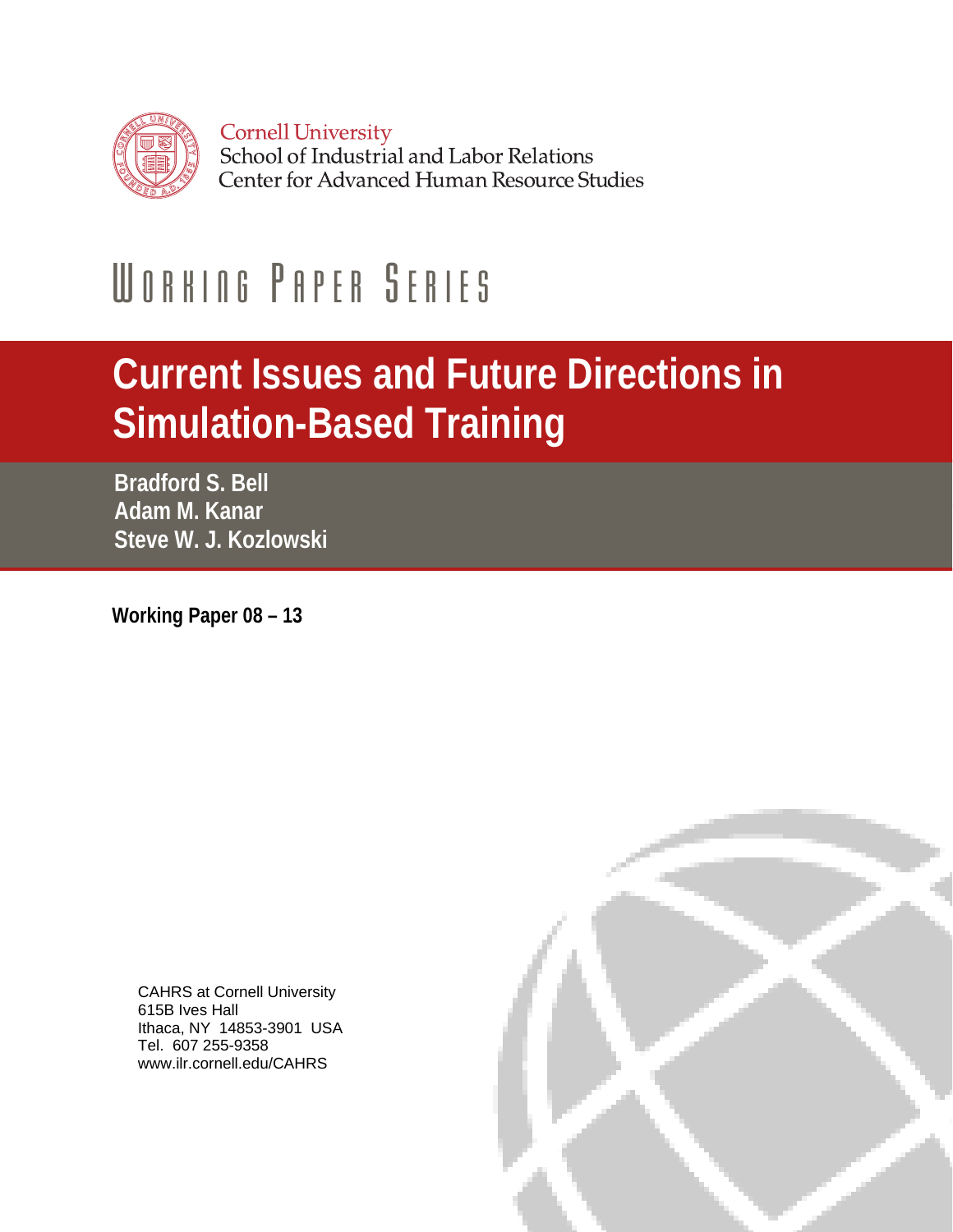### **Current Issues and Future Directions in Simulation-Based Training**

#### **Bradford S. Bell**

Cornell University ILR School 361 Ives Hall East Ithaca, NY 14853 Phone: 607-254-8054 FAX: 607-255-1836 Email: bb92@cornell.edu

> **Adam M. Kanar**  Cornell University

**Steve W. J. Kozlowski**  Michigan State University

November 2008

#### http://www.ilr.cornell.edu/cahrs

This paper has not undergone formal review or approval of the faculty of the ILR School. It is intended to make results of Center research available to others interested in preliminary form to encourage discussion and suggestions.

Most (if not all) of the CAHRS Working Papers are available for reading at the Catherwood Library. For information on what's available link to the Cornell Library Catalog: http://catalog.library.cornell.edu if you wish.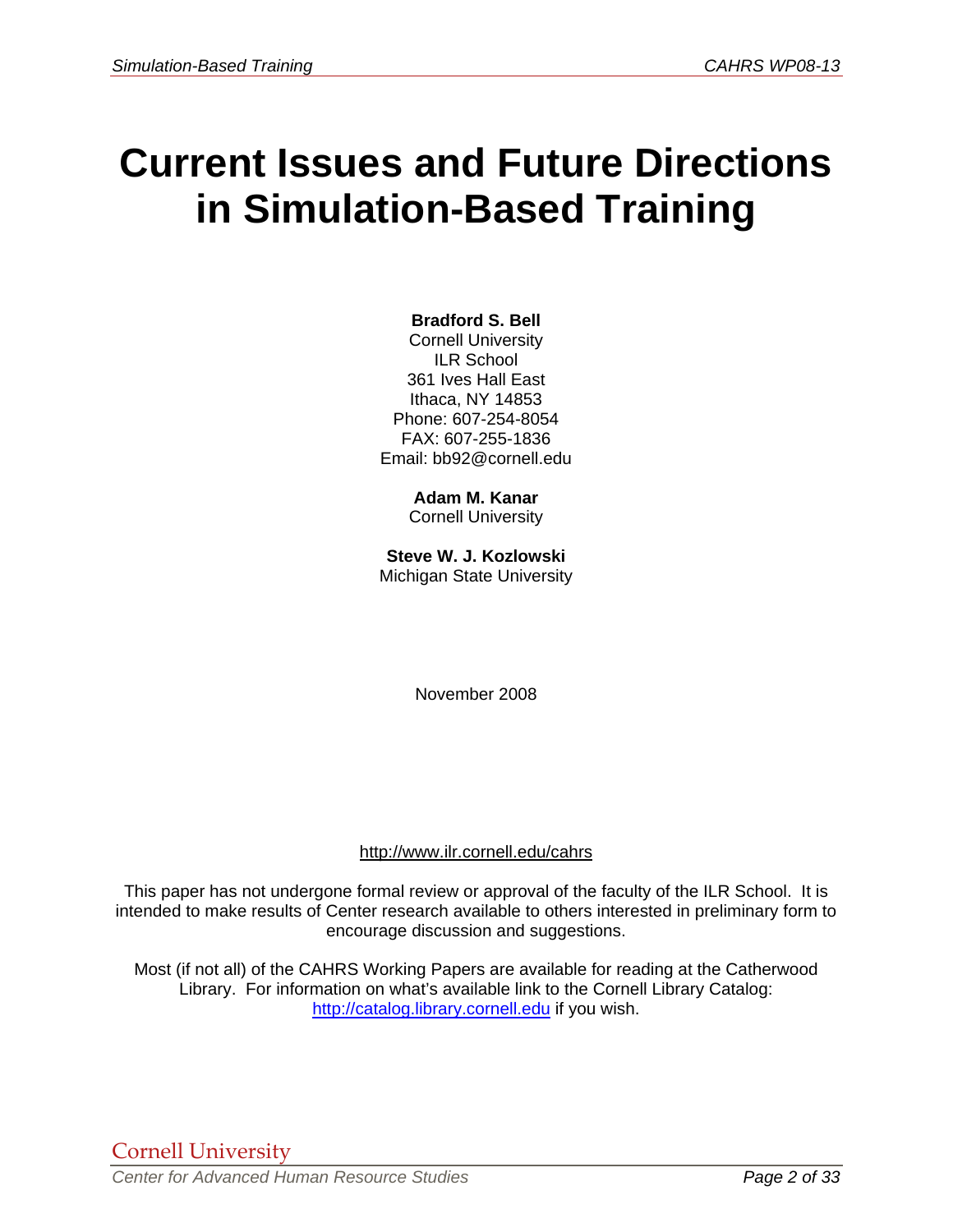#### **Abstract**

A number of emerging challenges including globalization, economic pressures, and the changing nature of work have combined to create a business environment that demands innovative, flexible training solutions. Simulations are a promising tool for creating more realistic, experiential learning environments to meet these challenges. Unfortunately, the current literature on simulation-based training paints a mixed picture as to the effectiveness of simulations as training tools, with most of the previous research focusing on the specific technologies used in simulation design and little theory-based research focusing on the instructional capabilities or learning processes underlying these technologies. This article examines the promise and perils of simulation-based training, reviews research that has examined the effectiveness of simulations as training tools, identifies pressing research needs, and presents an agenda for future theory-driven research aimed at addressing those needs.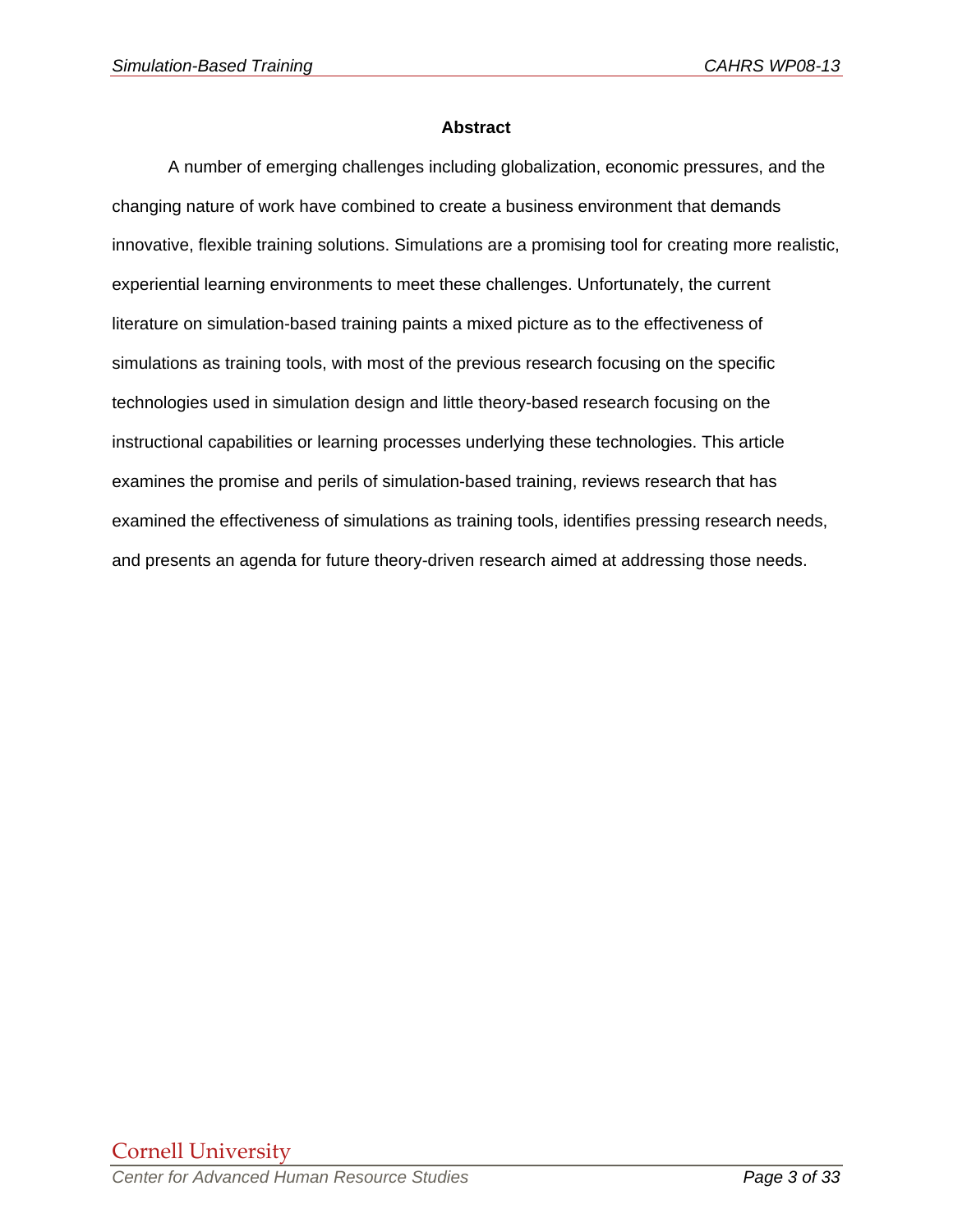#### **Current Issues and Future Directions in Simulation-Based Training**

 The complexity and dynamicity of the current business environment increasingly requires employees to possess competencies that are not only specialized but also flexible enough to be adapted to changing circumstances. Research suggests that to develop this adaptive expertise, trainees should be active participants in the learning process and learning should occur in a meaningful or relevant context (Bell & Kozlowski, in press; Cannon-Bowers & Bowers, in press; Moreno & Mayer, 2005). Recent advances in technology have positioned simulations as a powerful tool for creating more realistic, experiential learning environments and thereby helping organizations meet these emerging training challenges (Bell & Kozlowski, 2007). The result has been an increased prevalence of simulation-based training in both academia and industry. Faria (1998), for example, found that 97.5% of business schools used simulation games in their curricula. Faria and Nulsen (1996) estimated that 75% of US organizations with more than 1,000 employees were using business simulations, and it has been estimated that in 2003 the corporate simulation-based training industry was between \$623 and \$712 million globally (Summers, 2004).

 The increased prevalence of simulations is due, in part, to the many potential benefits they offer as a training medium. Like other types of distributed learning systems, simulations allow training to occur almost anywhere and anytime, and this flexibility can be used to reduce or eliminate many of the variable costs associated with traditional training, such as classrooms and instructors (Summers, 2004). Simulations also possess unique features that create the potential for instructional benefits not offered by other instructional mediums. For example, simulations can be used to create a synthetic- or micro-world that immerses trainees in a realistic experience and exposes them to important contextual characteristics of the domain (Schiflett, Elliott, Salas, & Coovert, 2004). Simulations can also be used as realistic practice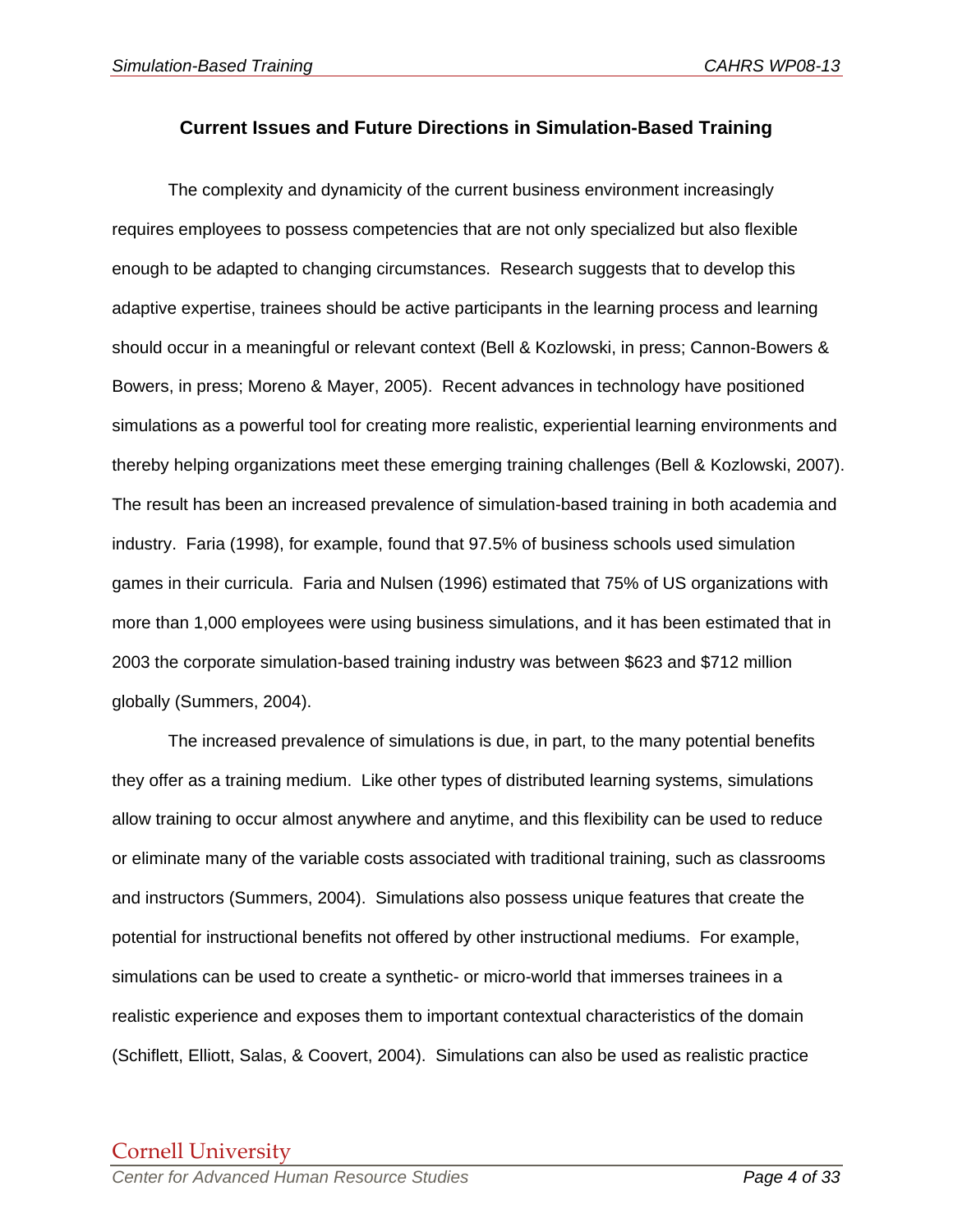environments for tasks that are too dangerous to be practiced in the real world or to provide opportunities for practice on tasks that occur infrequently (Cannon-Bowers & Bowers, in press).

 Despite their vast potential, there are a number of costs and challenges associated with utilizing simulations to deliver training. One challenge is that the fixed costs associated with developing simulations are high and can be prohibitive for smaller organizations with limited training budgets. For example, it has been estimated that simulations delivered via e-learning can require 750 to 1,500 hours of development for each hour of training (Chapman, 2004). Perhaps a more important challenge is that research on the effectiveness of simulation-based training has produced mixed results with several studies failing to reveal an advantage for simulations (Cannon-Bowers & Bowers, in press). This suggests that more work is needed to fully realize the potential of training simulations, yet instructional designers are left with little guidance on how to develop an effective system because the factors that influence the effectiveness of simulation-based training remain unclear. These challenges may explain why, despite their growth, simulations represent a relatively small percentage (approximately 2-3%) of the total e-learning industry (Summers, 2004). In sum, as Ruben (1999, p. 503) states, "As much as computers, the Internet, distance learning, and other new teaching and learning technologies and tools have great promise, they are clearly not panaceas."

 Our goal in this article is to identify pressing research needs in the field of simulationbased training and present an agenda for future research aimed at addressing these needs. We begin by defining simulation-based training and related concepts, such as gaming. We then examine the benefits and challenges associated with simulation-based training. We aim to highlight both the promise of simulation-based training as well as the barriers that can prevent this promise from being realized. We then discuss the current state of research in the field of simulation-based training, focusing attention on key findings and research gaps. Finally, we conclude by presenting an agenda for future research aimed at addressing these gaps.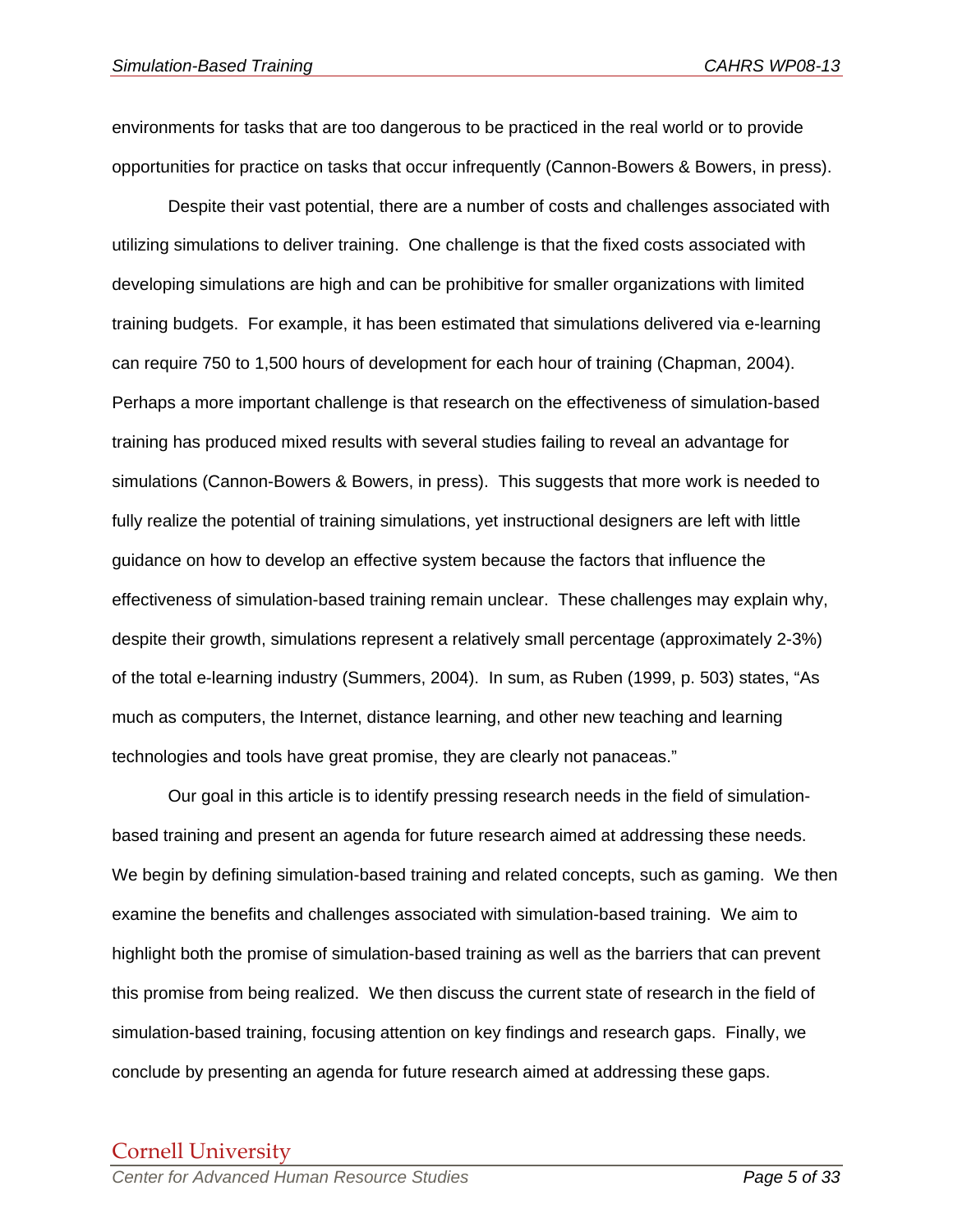#### *Simulation-Based Training Defined*

Simulations are generally defined as artificial environments that are carefully created to manage individuals' experiences of reality. For instance, Jones (1998, p. 329) defines a simulation as an exercise involving "reality of function in a simulated environment." Cannon-Bowers and Bowers (in press) note that an essential feature of simulations and other synthetic learning environments (e.g., virtual reality) is, "the ability to augment, replace, create, and/or manage a learner's actual experience with the world by providing realistic content and embedded instructional features." Although not all simulations utilize technology (e.g., board games, role-plays), our focus in the current article is computer-based simulations because of their growing use and the pressing need for research on their effectiveness.

There are a number of constructs that conceptually overlap with simulations. For instance, *games* represent a specific type of simulation that features competitive engagement, adherence to a set of rules, and a scoring system (Cannon-Bowers & Bowers, in press; Teach, 1990). Thavikulwat (2004) notes that games and simulations are terms that are used relatively interchangeably (e.g., simulation-based games). Also, *virtual worlds* represent very elaborate simulations that allow for interactions among multiple players as well as between players and objects in the world (Cannon-Bowers & Bowers, in press). In the current article we use the term simulation-based training to refer broadly to all types of computer-based simulations that are used create synthetic learning environments.

#### *Benefits of Simulation-Based Training*

 A number of emerging challenges, including globalization, economic pressures, the changing nature of work, and work-life issues, have combined to create a business environment that demands innovative, flexible training solutions (Bell & Kozlowski, 2007). Technological advances have served to position technology-based training applications as practical tools for addressing these challenges (Summers, 2004). Technological advances have expanded both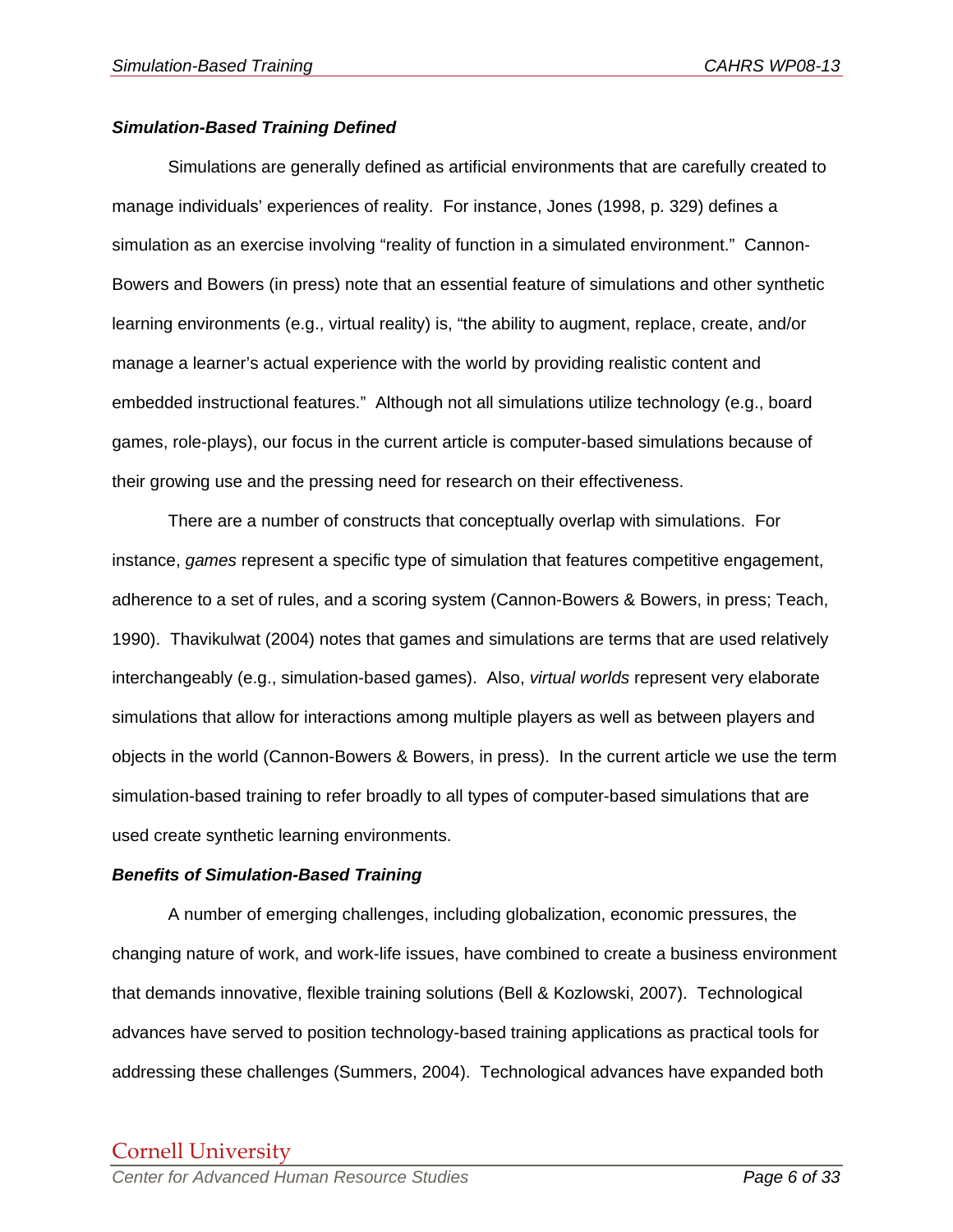the breadth and depth of training technologies (Salas, Kosarzycki, Burke, Fiore, & Stone, 2002), and today's high-end technologies offer the capability to provide information-rich content and immerse trainees in high fidelity, dynamic simulations. This focus on technology is evident in the simulation-based training literature as many studies have focused on either describing the technological features of simulations (e.g., Summers, 2004) or on describing specific training systems and applications (e.g., Draiger & Schenk, 2004).

In their recent review of synthetic learning environments, Cannon-Bowers and Bowers (in press) are critical of studies that have focused on specific technological training systems. They argue that focusing on the training system, with all of its embedded assumptions, strategies, features, and variables, makes it impossible to determine the underlying mechanisms or causes of outcomes. As they state, "… all that can be concluded is that this particular system did (or did not) work, but it is unclear exactly why" (Cannon-Bowers & Bowers, in press, p. 9). As an alternative, Kozlowski and Bell (2007) suggest looking past the technologies per se and instead focusing on the instructional features embedded within the technologies. Their approach links instructional goals of varying complexity to the instructional characteristics necessary to engage trainees' learning processes to achieve those goals. Therefore, although simulation research has typically focused first on the technology, Kozlowski and Bell's (2007) framework treats technology choice as the end-point of the training design process. In their typology they highlight four key categories of distributed learning system features – content, immersion, interactivity, and communication – that can be delivered by distributed learning technologies (e.g., CD-ROM, simulations) and used to create a desired instructional experience. Within these categories, specific technology features are organized from low to high with respect to the richness of the information or experience they can create for trainees. A better understanding of the instructional capabilities of different technologies can aid instructional designers and trainers in developing or selecting effective systems to meet specific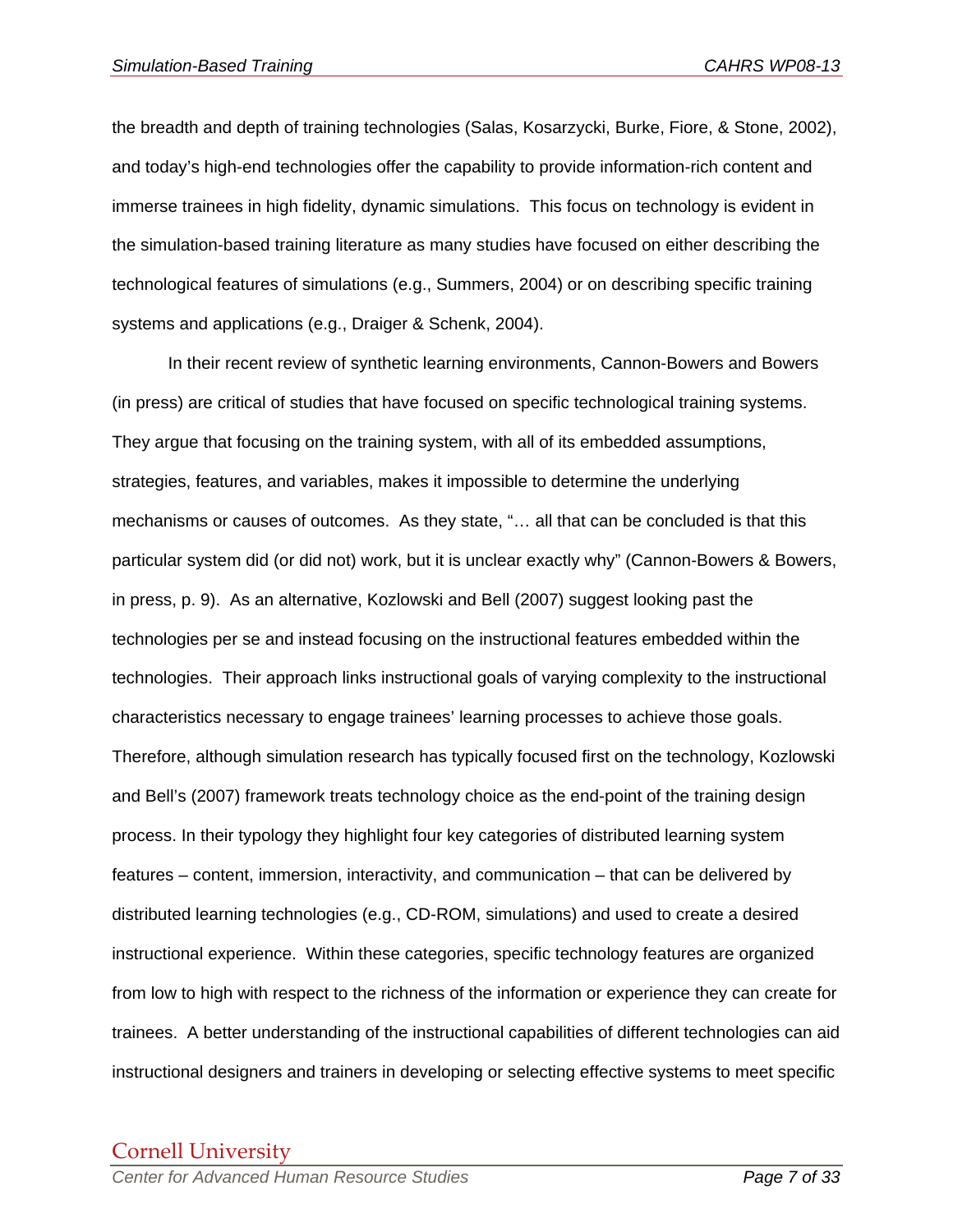training objectives. Table 1 summarizes the distributed learning features of simulation-based training and their associated instructional benefits, and we discuss each of the features in more detail the following sections.

*Content.* The first instructional feature discussed by Kozlowski and Bell (2007) is content, which concerns the richness with which basic declarative information is delivered through the system to trainees. As Schreiber (1998) notes, the presentation of information represents one of the key features of an instructional event. Text is the simplest means of conveying training content, although it is relatively low in information richness. To enhance the richness of the learning experience, additional features, such as still images/graphics, video, sound, and special effects can be added to the information stream.

Training simulations typically utilize an array of multimedia features to convey information through different sensory modes (e.g., images, sound) and to create a realistic and relevant context (Cannon-Bowers & Bowers, in press; Mayer, 2001). For example, simulations are now incorporating video game quality graphics and many offer a suite of supplementary multimedia learning materials (e.g., case studies, reference materials, tutorials, videos) on a CD-ROM or online (Summers, 2004). Stories and narratives are also increasingly being used to spark learners' interest, foster greater effort, and help guide the learner through the simulated experience (Cannon-Bowers & Bowers, in press; Fiore, Johnston, & McDaniel, 2007). In addition, the content covered by simulations is becoming increasingly specialized, with new applications focusing on topics such as customer service, supply chain management, and consultative selling. It is important, however, to recognize that more or richer information does not necessarily facilitate better learning (Brown & Ford, 2002). The key is selecting a mode of information presentation that will optimize learner's ability to understand and make sense out of the material (Mayer & Anderson, 1992). For example, when training basic declarative knowledge, multimedia features such as videos, graphics, and sound, may be no more effective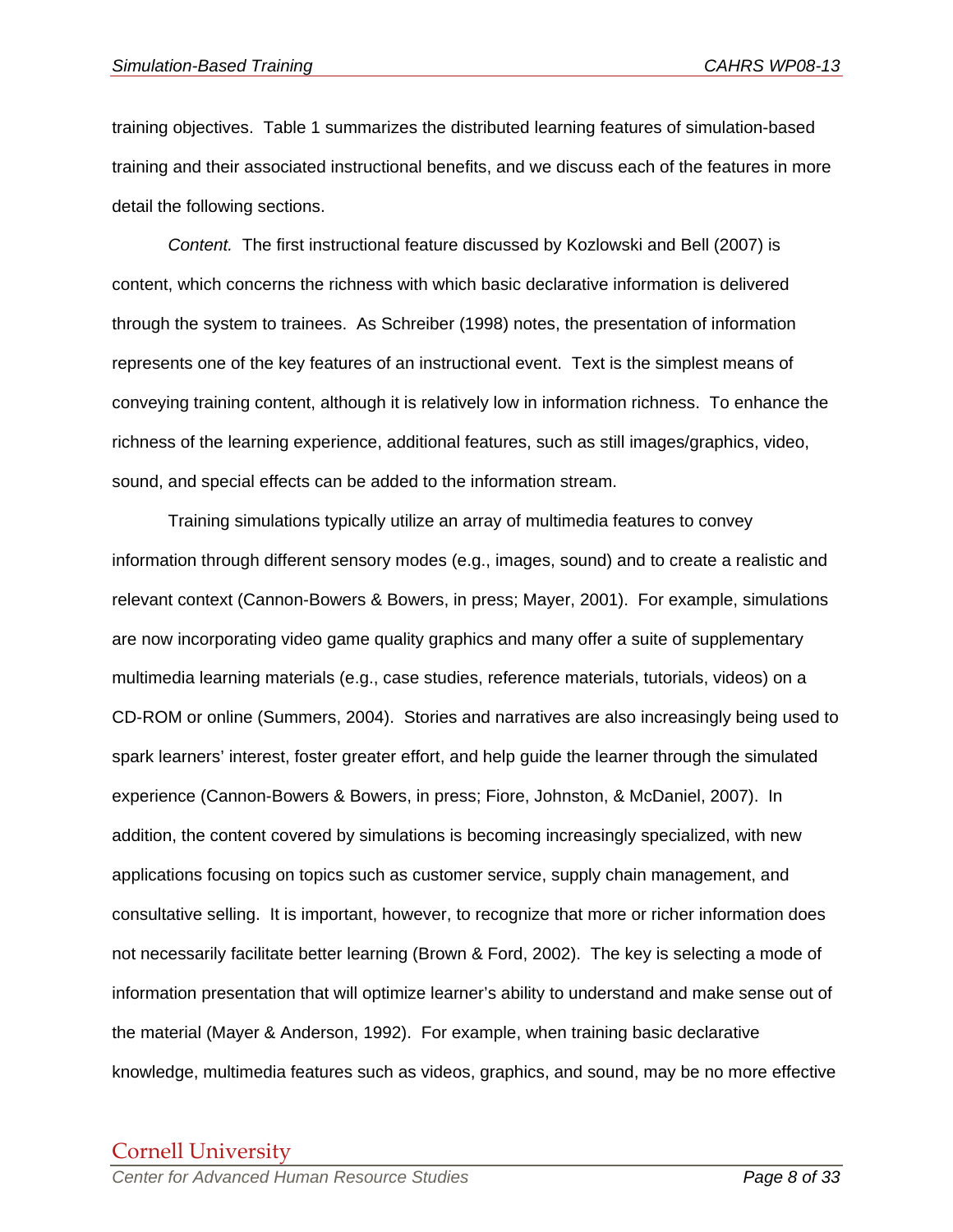*Table 1 Instructional Features and Potential Benefits of Simulation-Based Training* 

| <b>Information</b><br><b>Richness</b> | <b>Distributed Learning System Features</b>                                                                                                                                              | <b>Specific Instructional Benefits of</b><br><b>Simulation-Based Training</b>                                                                                                                                                       | <b>Relevant Technologies Employed in</b><br><b>Simulation Design</b>                                                                                              |
|---------------------------------------|------------------------------------------------------------------------------------------------------------------------------------------------------------------------------------------|-------------------------------------------------------------------------------------------------------------------------------------------------------------------------------------------------------------------------------------|-------------------------------------------------------------------------------------------------------------------------------------------------------------------|
| Low<br><b>High</b>                    | <b>Content:</b><br>Text<br>Still images/graphics<br>Images in motion<br>Sound: voice, music, special effects                                                                             | • Simulations typically include several<br>multi-media features which can<br>optimize learner's ability to make<br>sense of material                                                                                                | • Video-game quality graphics<br>• Supplementary training materials<br>online or in CDROM (e.g., case<br>studies)<br>• Stories/narratives<br>• Customized content |
| Low<br>High                           | <b>Immersion</b><br>Psychological fidelity<br><b>Constructive forces</b><br>Stimulus space or scope<br>Fidelity of context/ops<br>Motion and action<br>Real time<br>Adaptive to trainees | • Prompt psychological processes<br>relevant to performance in real-world<br>settings.<br>Enable emotional arousal.<br>• Knowledge integration.<br>• Enhance feelings of presence and<br>engagement.<br>• Safe practice environment | • Real-time interactions<br>• Motion and action<br>• Realism of environment                                                                                       |
| Low<br>High                           | Interactivity<br>Single participants<br>Individual oriented<br>Multiple participants<br>Team oriented                                                                                    | • Simulations have potential to offer<br>high degree of interactivity with other<br>users or the system<br>• Use of characters or agents to<br>simulate competitors, colleagues, or<br>customers                                    | • Decision trees<br>• Virtual agents<br>Pre-programmed<br>Artificial intelligence                                                                                 |
| Low<br>High                           | <b>Communication</b><br>One- way communications<br>Two-way communications<br>Asynchronous communications<br>Synchronous communications<br>Audio only<br>Audio & video                    | • At high bandwidth trainees can<br>interact in real-time.<br>• Communication with the system                                                                                                                                       | • Natural language processing.<br>• Voice recognition technology.                                                                                                 |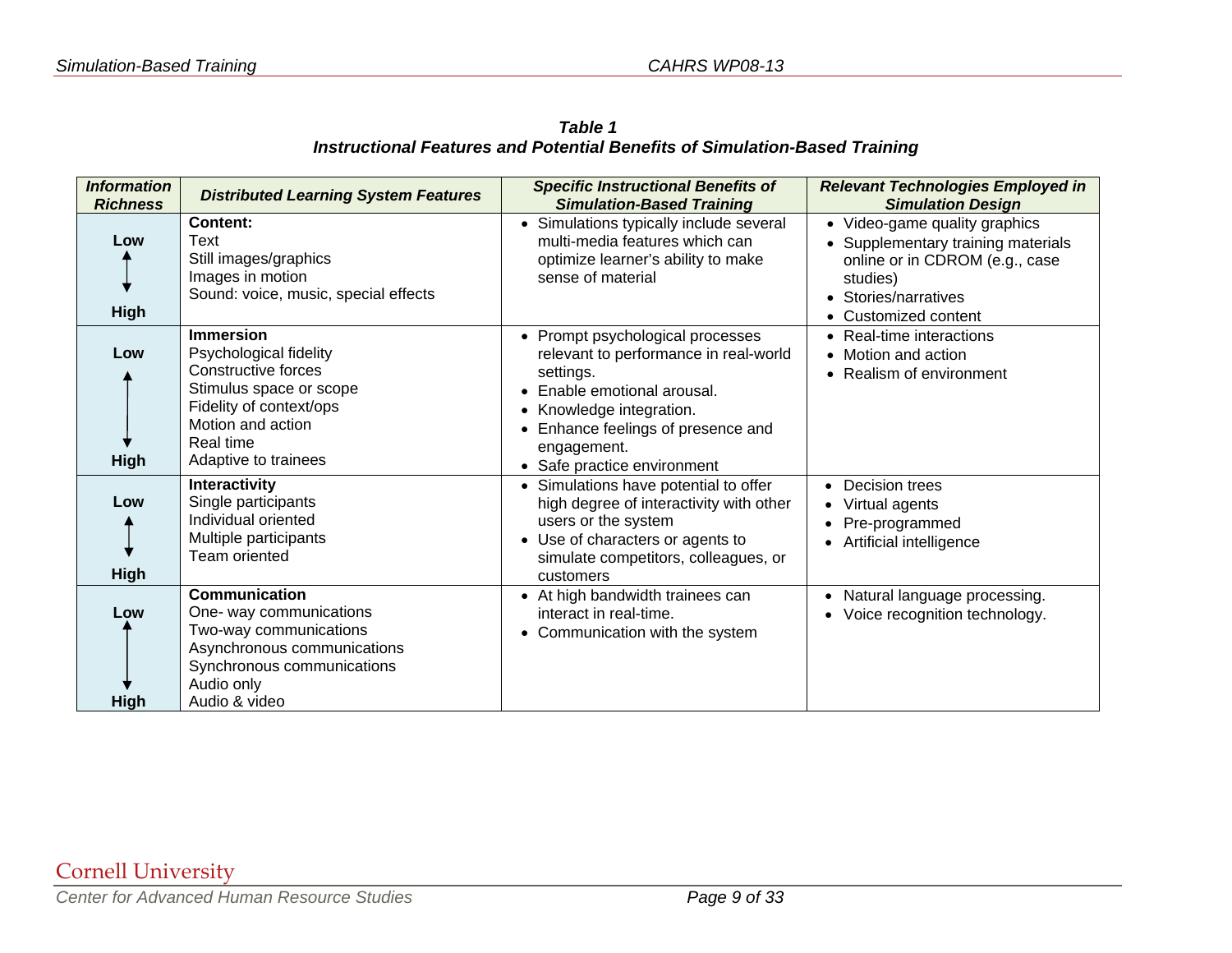than simple text, cost considerably more, are less user friendly, and may extend training time. However, for more complex and adaptive skills, the multimedia content offered by simulations may be critical to creating a meaningful learning experience (Kozlowski & Bell, 2007).

*Immersion.* The second category discussed by Kozlowski and Bell (2007) focuses on features that influence immersion, or sense of realism. At the low end, features are used to construct a synthetic representation of the task environment that offers psychological fidelity of constructs, processes, and performance. The goal here is not to replicate the actual performance environment, but rather to prompt the essential underlying psychological processes relevant to key performance characteristics in the real-world setting (Kozlowski & DeShon, 2004). Higher levels of immersion, such as that found in simulations, have the potential to enhance learners' feelings of presence, or the perception of actually being in a particular environment (Steele-Johnson & Hyde, 1997). High fidelity features, such as threedimensional representation of content and motion/action, offer physical fidelity, which immerses trainees in a realistic experience and exposes them to important environmental characteristics (Schiflett et al., 2004). At high levels of immersion, the system can also react to trainee inputs, creating a symbiotic relationship between the user and the technology. In essence, psychological fidelity provides a basic foundation for learning, and physical fidelity offers the contextual richness that embeds important cues and contingencies into the instructional experience (Kozlowski & DeShon, 2004).

Arguably the greatest benefit of simulations is their ability to immerse trainees into an experience by creating a micro- or synthetic world that captures their attention and exposes them to important contextual characteristics relevant to the performance domain (Schiflett et al., 2004). The high level of immersion possible with simulations may help engage learners and stimulate greater effort, particularly among younger students (15-24 year olds) who have grown up on the Internet and expect rich, interactive, and even "playful" learning environments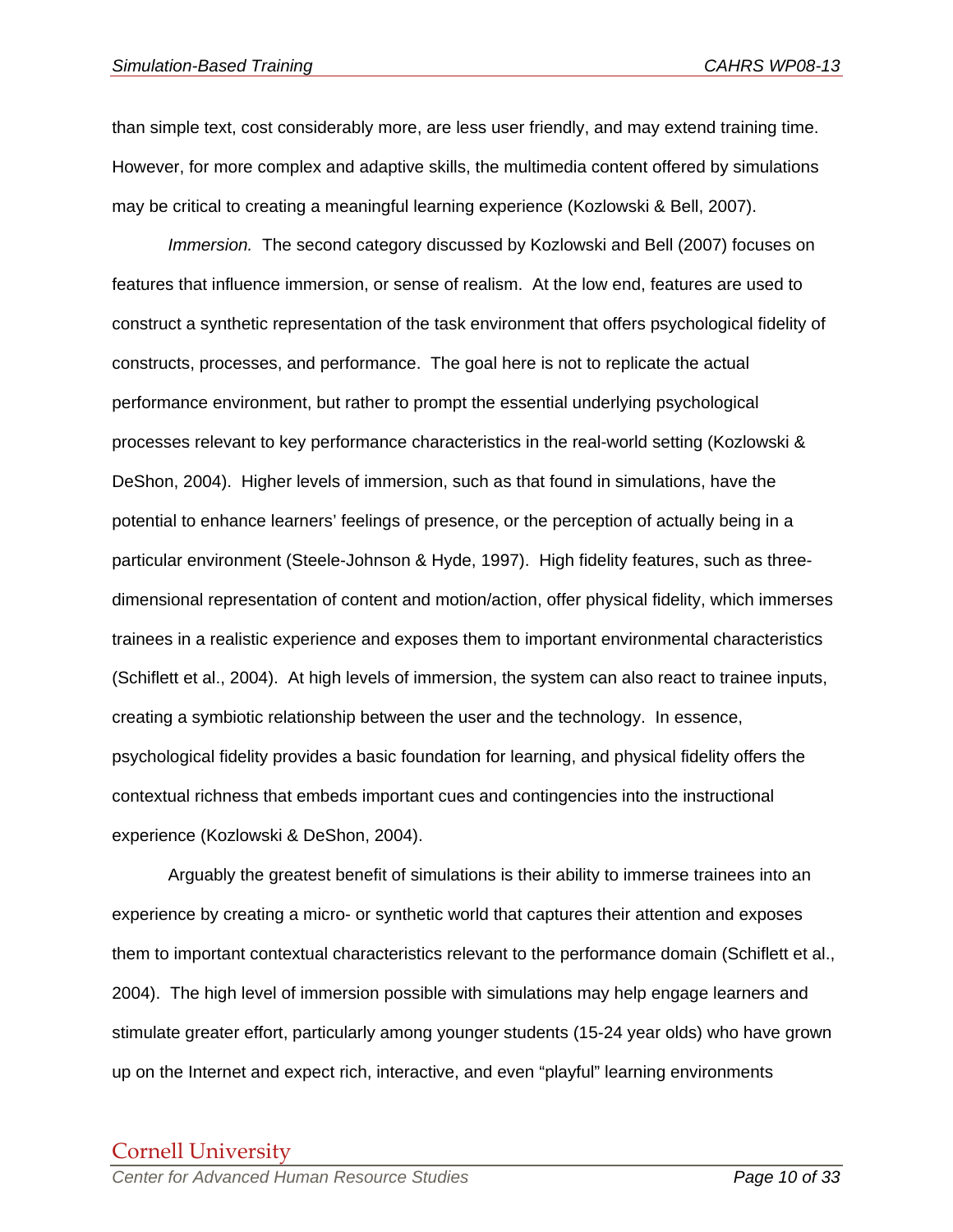(Proserpio & Gioia, 2007). Simulations can also immerse trainees in practice environments that may be too dangerous in the real world, allow trainees to practice when actual equipment cannot be employed, or expose trainees to situations that occur infrequently in reality. Perhaps more importantly, the experiential learning environment created by simulations is critical for enabling trainees to experience emotional arousal during performance episodes, develop an understanding of the relationships among the different components of the system, and also integrate new information with their existing knowledge (Cannon-Bowers & Bowers, in press; Keys & Wolfe, 1990; Zantow, Knowlton, & Sharp, 2005). As Katz (1999, p. 332-333) states:

"The elegance of business simulations is instantly evident to anyone facing a classroom of twenty-five 20-year-olds who possess almost no direct business experience, but are still expected to walk away with a feel for the impact of their decision-making, the historic element of business, the presence of real competition, and the role of dumb, blind luck."

*Interactivity.* The third category, *interactivity* or collaboration potential, captures characteristics that can influence the potential degree and type of interaction between users of the system, between trainers and trainees, and, potentially, between teams or collaborative learning groups (Kozlowski & Bell, 2007). The extent to which the technology system can support rich interactions among these parties is directly contingent on the communication network, which is discussed below. However, interactivity is itself an important design consideration. It captures an important structural element of training - the level at which the training is offered (e.g., individual, dyadic, team). Given the spatial and sometimes temporal separation of learners in distributed learning, the issue here concerns the degree to which learners are "connected" during training or participate in training in relative isolation (Collis & Smith, 1997). In addition, interactivity is critical for ensuring the realism of team or collaborative performance contexts (Kozlowski & Bell, 2003; Cannon-Bowers, Tannenbaum, Salas, & Volpe, 1995). The technology must offer a level of information richness capable of supporting the high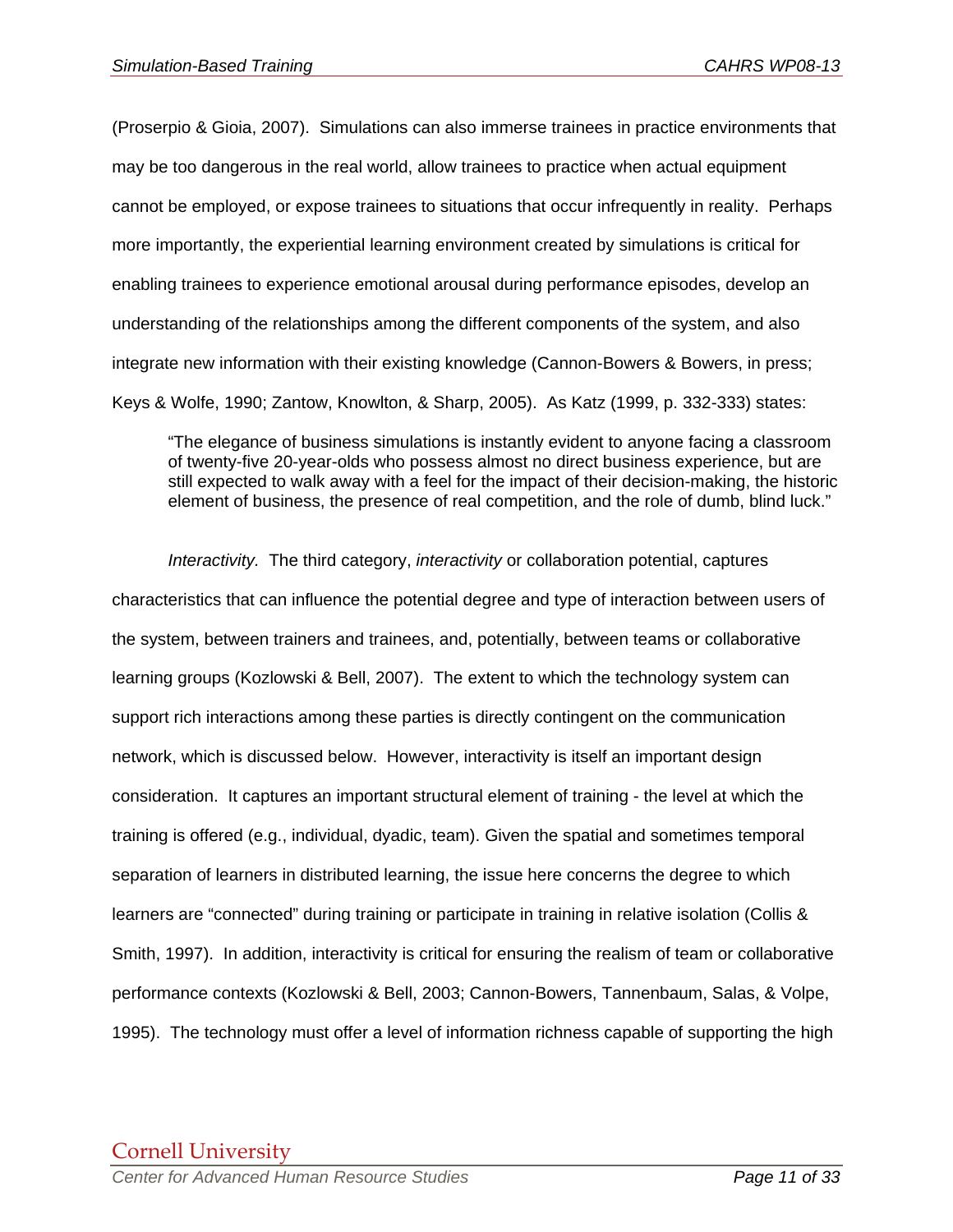degree of interactivity inherent in collaborative learning and performance environments (Salas et al., 2002).

Training simulations have the potential to offer a high degree of interactivity. Simulationbased games allow trainees to compete against one another and understand how to adapt their decisions to the interactive effects of the environment and multiple competitors (Anderson, 2005). Increasingly simulations are enhancing the level of interactivity through the use of characters and virtual agents that simulate competitors, colleagues, or customers. As an example of the use of characters in simulation-based training, a customer service simulation may present the trainee with several customers who have questions about the store's merchandise (Summers, 2004). Based on a pre-programmed decision tree, the learner's interaction with the customer characters determines their responses. The trainee learns customer service skills by iterating through a series of decision situations and responses. As compared to characters, virtual agents are not guided by a predesigned structure (e.g., decision tree) but rather have the ability to determine their own behavior. A virtual agent possesses properties that determine its state and has artificial intelligence that determines its behavior given its internal state and external inputs from the environment. Thus, the interaction between the agent and the learner is free in form and evolves as they respond to one another. Although virtual agents are more sophisticated than characters, there is no academic research that compares the effectiveness of agent-based simulations and decision-tree simulations, nor is there research that compares the effectiveness of these new technologies to more traditional behavioral simulations (Summers, 2004). Thus, the utility of using these features to increase the level of interactivity and enhance learning outcomes is currently unknown.

*Communication.* Finally, it is important to consider features that influence *communication* richness or bandwidth, which determines the extent to which users can communicate via verbal and non-verbal means. One advantage of conventional instruction is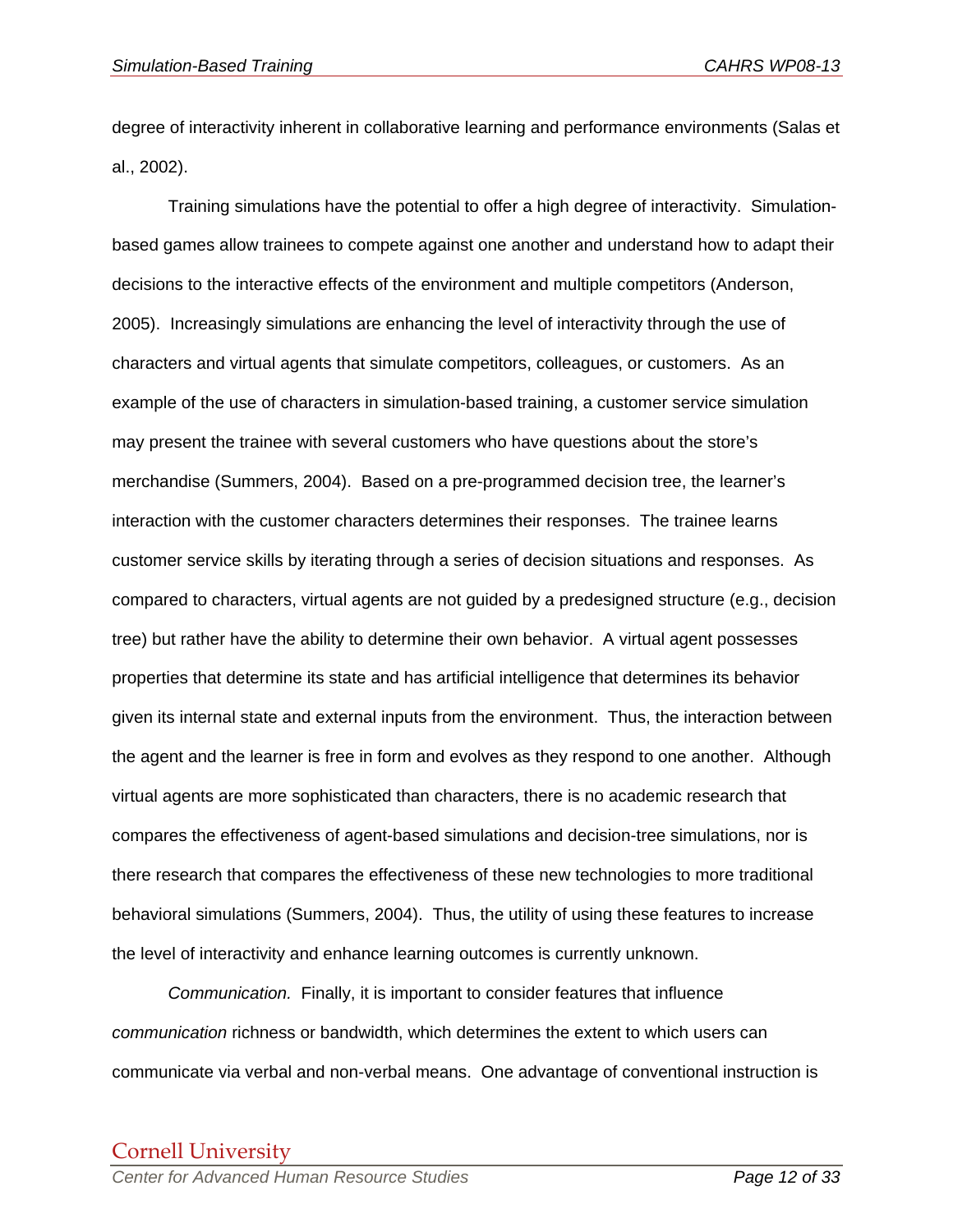that it collocates trainers and learners, which allows for face-to-face interaction among these parties. This enables the expert trainer to evaluate learners' progress in real time and provide necessary feedback and guidance. It also allows rich interaction and information sharing among learners. In distributed learning, however, communication channels, if available, are often degraded. Distributed learning systems often rely on asynchronous (i.e., temporally lagged) communication and limit communication to text or audio, which prevent dynamic interaction and the transfer of non-verbal cues. When rich interaction is critical for information sharing, providing instructional support, or creating realistic collaborative performance environments, communication bandwidth represents an important consideration in the design of distributed learning systems (e.g., Faux & Black-Hughes, 2000; Huff, 2000; Kozlowski & Bell, 2007; Meisel & Marx, 1999; Wisher & Curnow, 1999).

Advanced training simulations, such as the distributed mission training (DMT) systems used by the military, incorporate 2-way, synchronous communication to allow individuals and teams to interact in real-time (Kozlowski & Bell, 2007). In addition, advances have been made in terms of learner's communication with the simulation system itself. In the past, learners typically communicated with the system by selecting statements from multiple-choice lists. However, some simulations now utilize natural language processing (NLP) technology which allows users to communicate with the simulation by typing a sentence. An extension of NLP is voice recognition technology (VRT), which allows verbal communication with the simulation. This technology is increasingly being used in telemarketing and selling simulations (Summers, 2004). Nonetheless, as we discuss in more detail below, observers have noted that the richness of the human experience offered by simulations has not kept pace with advances in technology and programming (Katz, 1999). Further, although discussion boards, chatrooms, and other communication tools are often incorporated into simulation-based training to enhance interactivity, some evidence suggests these tools are often underutilized (Proserpio & Gioia,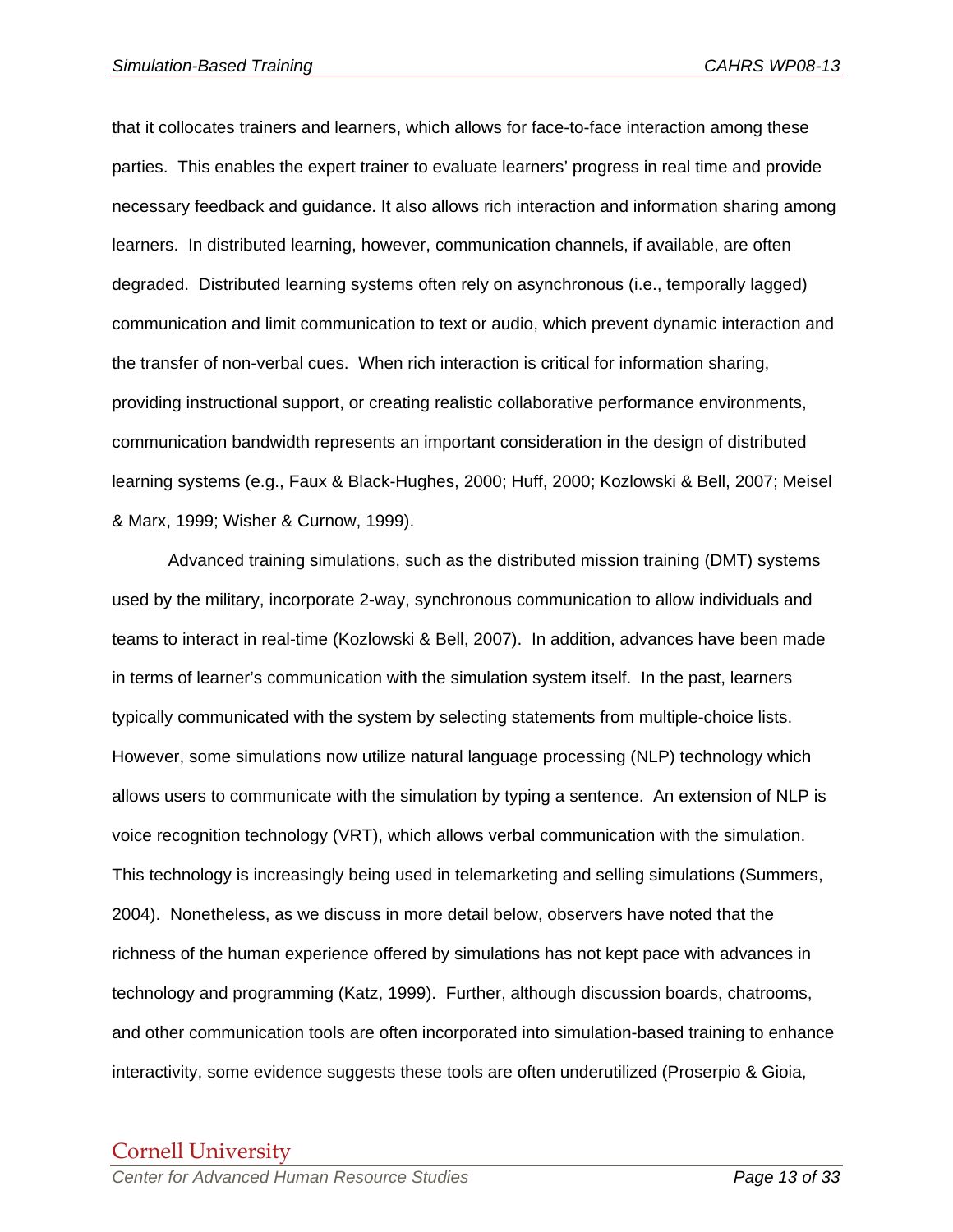2007). Overall, although simulations often possess the capability to allow significant communication bandwidth, it appears that capability is not yet being fully realized.

#### *Challenges of Simulation-Based Training*

 Despite the practical and instructional benefits of simulation-based training, there also exist a number of costs and challenges associated with using simulations to deliver training. Some of the key challenges surrounding simulations involve managing development costs, leveraging higher levels of learner control, understanding individual differences, and shaping the unique social environment inherent in simulations. Table 2 summarizes these challenges, and in the following sections we discuss each in more detail.

*Managing development costs.* In the past, computer-based simulations were often delivered via seminars or in classroom settings, which meant that organizations incurred a number of indirect training costs associated with facilitators, classroom facilities, employee travel, and missed work (Summers, 2004). However, new and expanded technologies (e.g., Internet, broadband) allow simulations to be delivered to any computer and allow learners to engage in the experience when they wish. A benefit of this learning on demand model is that it greatly reduces or eliminates many of the variable and indirect costs associated with training delivery, thereby increasing the return on investment possible from simulation-based training. Indeed, estimates suggest that a substantial portion of training costs – upwards of 80% - is devoted to simply getting trainees to the training site, maintaining them while there, and absorbing their lost productivity (Kozlowski, Toney, Mullins, Weissbein, Brown, & Bell, 2001).

 Nonetheless, the fixed costs associated with simulation development remain relatively high. For example, whereas traditional e-learning requires an average of 220 hours of development for each hour of content, estimates suggest that simulations delivered via the Internet require 750 to 1,500 hours of development for each hour of simulation (Chapman, 2004; Summers, 2004). Simulations that incorporate artificial intelligence or other advanced features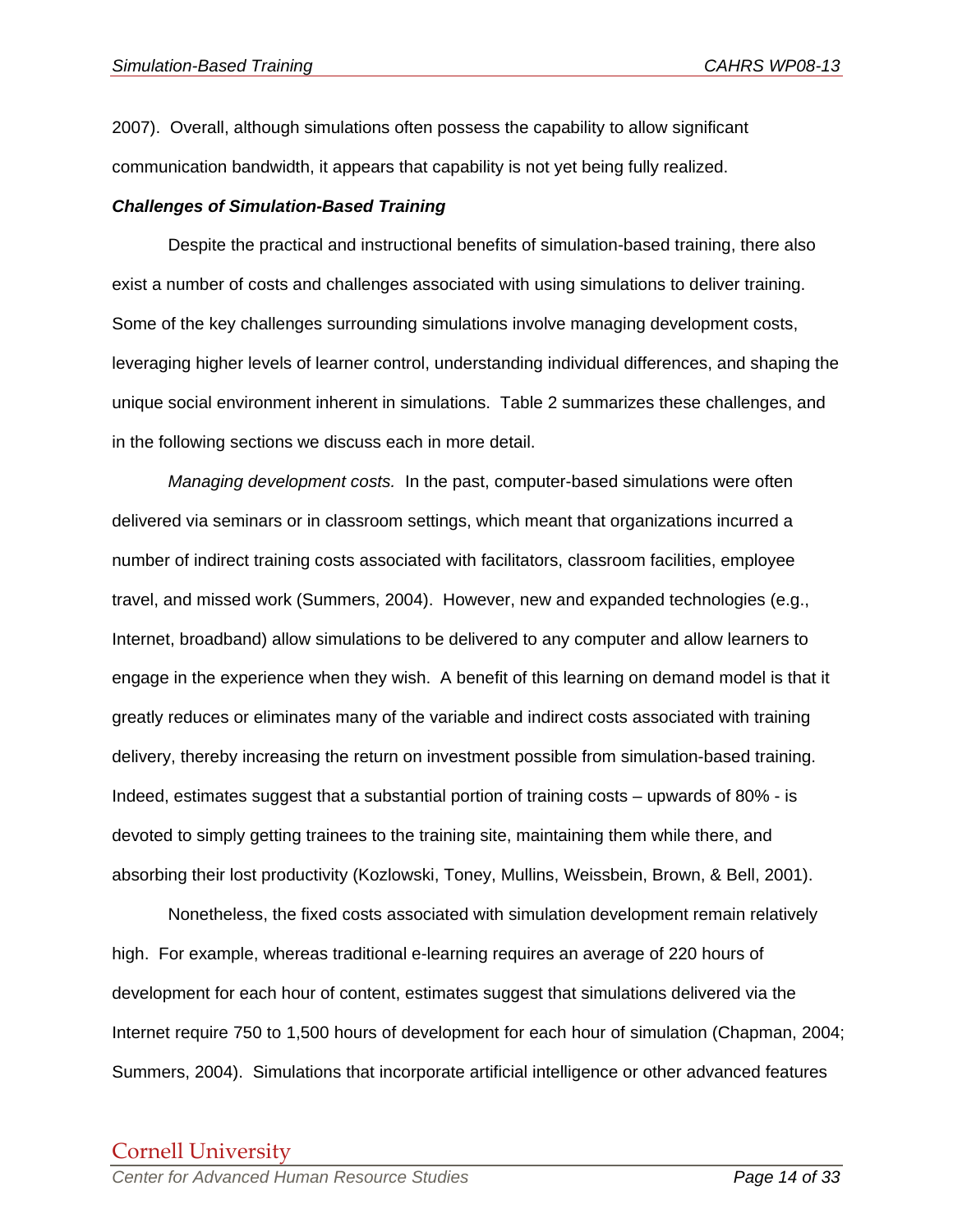**Table 2 Costs and Challenges Associated with Simulation-Based Training** 

| <b>Challenge</b>                        | <b>Summary of challenge</b>                                                                                                               | <b>Implications for learning</b>                                                                                     | <b>Industry trends</b>                                                                            | <b>Research needs</b>                                                                                                             |
|-----------------------------------------|-------------------------------------------------------------------------------------------------------------------------------------------|----------------------------------------------------------------------------------------------------------------------|---------------------------------------------------------------------------------------------------|-----------------------------------------------------------------------------------------------------------------------------------|
| Managing development<br>costs           | Simulation-based training<br>has large fixed costs.                                                                                       | Simulations are<br>underutilized in practice,<br>especially for smaller<br>businesses.                               | "Canned" simulations are<br>becoming more easily<br>customizable which can<br>reduce fixed costs. | Understanding key<br>elements of design that<br>must be customized.                                                               |
| Leveraging learner control              | Greater learner control<br>places responsibility for<br>learning decisions on the<br>trainee.                                             | Learners do not<br>accurately assess their<br>current knowledge levels<br>and often make poor<br>learning decisions. | On-demand models are<br>making learner control<br>more pervasive.                                 | Effects of incorporating<br>guidance and support in<br>simulation design                                                          |
| Understanding individual<br>differences | Simulations often do not<br>consider individual<br>differences in learning<br>styles.                                                     | A one-size fits all<br>approach results in less-<br>effective training designs.                                      | A one-size fits all model is<br>still the dominant industry<br>model.                             | Examining which<br>individual differences are<br>important and<br>understanding how<br>simulations can be<br>adapted to learners. |
| Shaping the social<br>environment       | Social interaction is<br>considered a key element<br>for learning but<br>simulations often fail to<br>take advantage of<br>possibilities. | Feedback, sense of<br>learning community are<br>lacking in solitary<br>simulation designs.                           | Communication<br>technologies are being<br>incorporated more<br>frequently in simulations.        | Understand how social<br>environment and<br>technology jointly shape<br>instructional experience.                                 |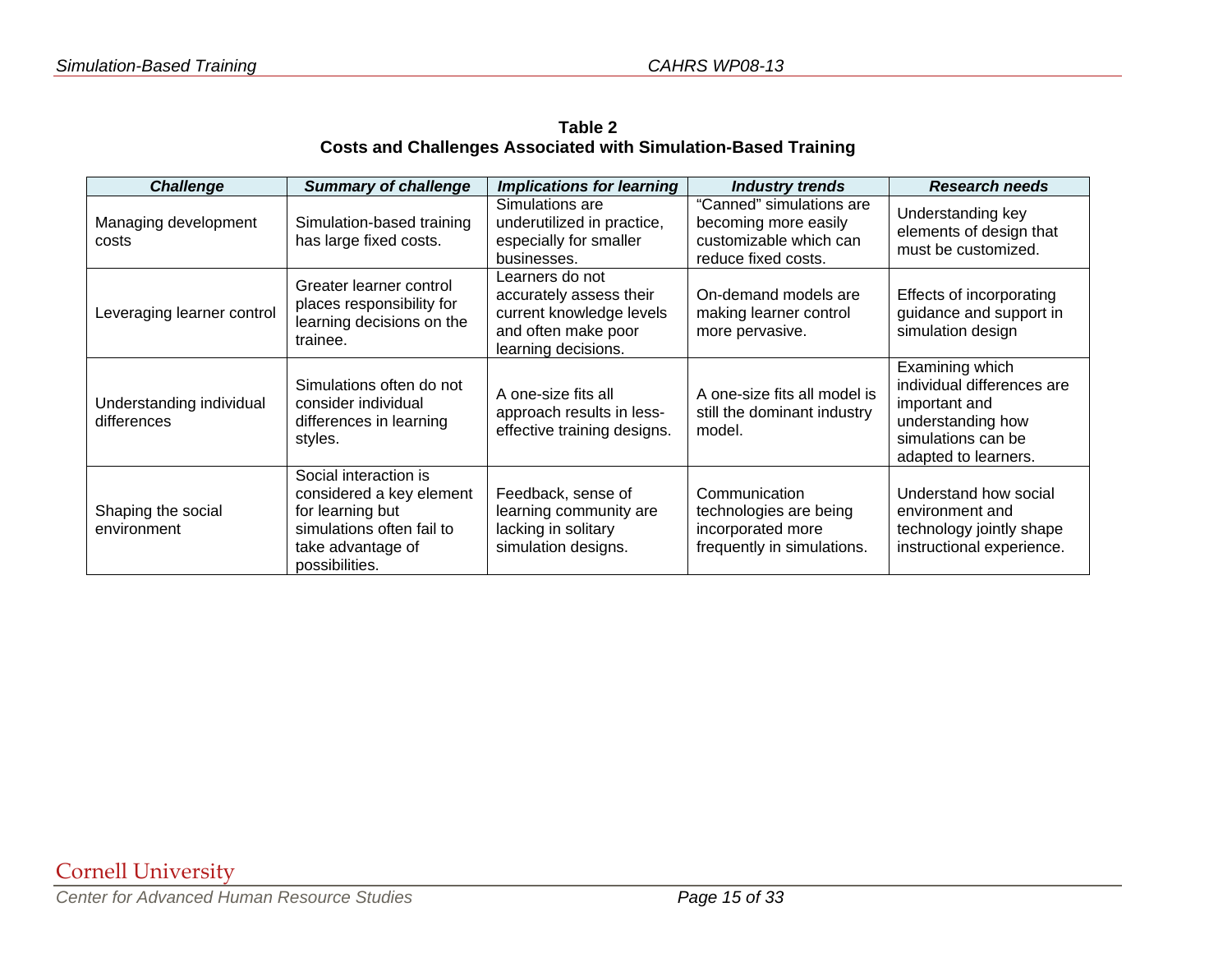can require significantly more development work. The result is that for many organizations training simulations are only practical if these development costs can be amortized by delivering the course to a large number of trainees. Fortunately, the simulation industry has recently been moving towards ways to reduce fixed costs through the use of more efficient customization. Previously organizations had to choose between custom-made simulations and off-the-shelf products. Custom-made simulations were very expensive and only the largest companies could afford them. However, advances in object-oriented design and software libraries now enable suppliers to more easily customize their off-the-shelf simulations to fit customers' specific needs and also make it easier for an organization to reuse content across multiple courses (Summers, 2004). The result is greater specialization and flexibility at lower costs.

*Leveraging learner control.* As training simulations are increasingly delivered ondemand, trainees are being asked to engage in learning without direct involvement of an instructor or teacher. The result is trainees are being given greater control over their own learning. As Summers (2004, p. 228) states, "Learners must make time for learning and apply themselves without the benefit of a class, mandatory homework, or other motivational pressures." In addition, learners must manage their learning process, including monitoring and evaluating their progress and using that information to make effective learning decisions, such as what and how much to study and practice. Research suggests that learner control can yield several benefits. For instance, it enables motivated learners to customize the learning environment to increase their mastery of the content domain (Kraiger & Jerden, 2007). In addition, learner control can induce active learning and allow learners to generate relationships among new concepts and their existing knowledge (Reid, Zhang, & Chen, 2003; Zantow et al., 2005).

 Despite its potential benefits, greater learner control is an important challenge facing simulation-based training designs. Specifically, significant research suggests that individuals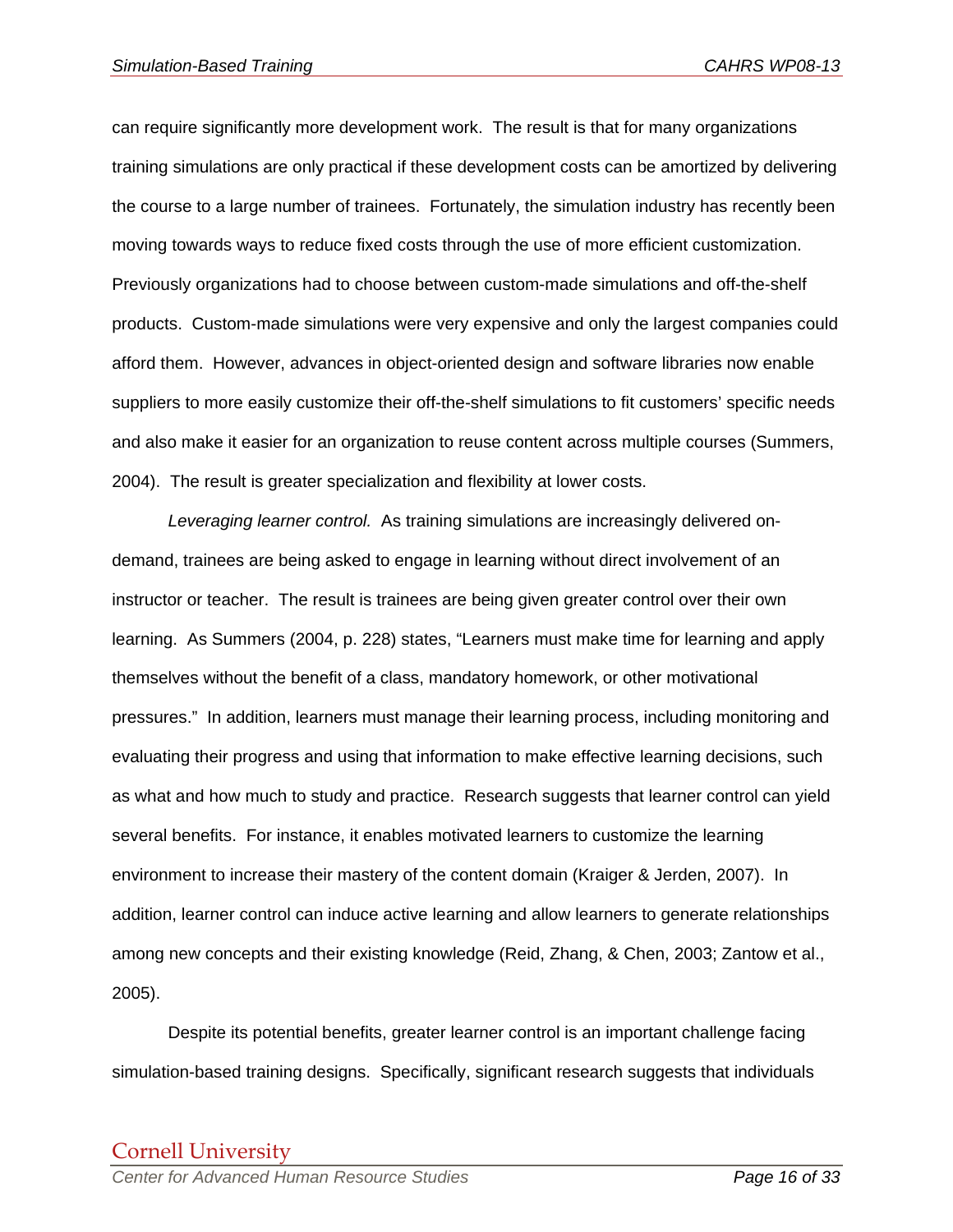often do not make effective use of the control provided by technology-based training (Bell & Kozlowski, 2002a; DeRouin, Fritzsche, & Salas, 2004; Reeves, 1993). Trainees often do not accurately assess their current knowledge level, do not devote enough effort to training, and make poor decisions, such as terminating study and practice early and skipping over important learning opportunities, resulting in deficiencies in performance (Brown, 2001; Ely & Sitzmann, 2007). As Blake and Scanlon (2007, p. 2) state, these findings suggest, "Simulations do not work on their own, there needs to be some structuring of the students' interactions with the simulation to increase effectiveness." Indeed, a number of recent studies have shown that adaptive advice and various types of support can help guide individuals through simulations and enhance learning outcomes (Bell & Kozlowski, 2002a; Leutner, 1993; Moreno & Mayer, 2005; Reid et al., 2003; Reiber, Tzeng, & Tribble, 2004). However, as we discuss later, additional research is needed to better understand the amount and type of guidance needed for trainees to leverage the learner control inherent in simulation-based training.

*Understanding individual differences.* In recent years, there has been a growing recognition of the powerful influence that individual differences in ability, prior experience, and disposition (i.e., personality) can have on how trainees approach, interpret, and respond to training. Moreover, it has been suggested that individual differences may be especially critical in technology-based training environments. Brown (2001, p. 276), for example, argues, "In computer-based training, the learner generally does not experience the external pressures of a live instructor and of peers completing the same activities. Thus, individual differences should be critical determinants of training effectiveness." Accordingly, it is important to understand how various individual differences interact with the design of simulations to influence overall effectiveness. DeRouin et al. (2004) suggest that trainees who are high in ability, prior experience, and motivation may benefit the most from the learner control offered by many experiential training simulations. High ability trainees, for instance, have sufficient cognitive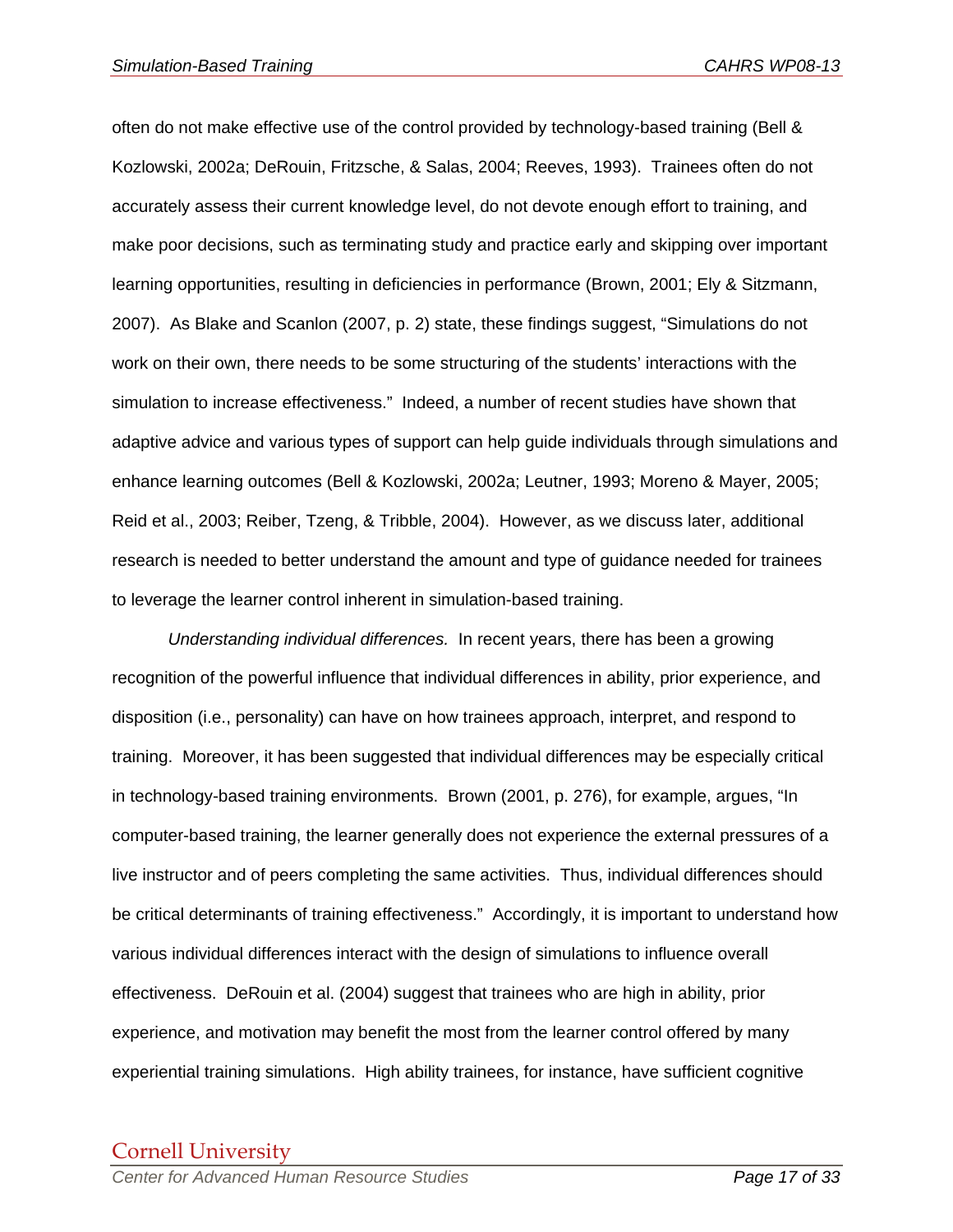resources to allow them to focus attention on learning activities, such as monitoring their learning progress and developing effective learning strategies, without detracting from their acquisition of important knowledge and skills (Kanfer & Ackerman, 1989). Similarly, prior achievement or knowledge in the content domain may help reduce cognitive load, thereby allowing trainees to better integrate new concepts and make effective learning decisions (Lee, Plass, & Homer, 2006).

 Some emerging research suggests that there may also be specific individual differences that relate to trainees' aptitude or preference for simulation-based training. Anderson (2005), for instance, suggests that individuals' prior computer experience and ability to use technology may serve as antecedents to a positive experience with a training simulation. There is also some research that suggests that males and females may behave differently online, with males tending to exhibit more assertive and adversarial computer-mediated communication than females (Prinsen, Volman, & Terwel, 2007). Further, Summers (2004, p. 228) states, "Some people prefer mentored instruction while others prefer group-problem solving exercises. Still others prefer self-paced learning. Simulation products currently do not address this diversity of learning styles." The fact that most simulation products do not consider possible individual differences in learners means that only a portion of trainees may benefit from a particular application. Instructional designers need to be careful to avoid a "one size fits all" approach to simulation design, and research is needed to better understand the individual differences that are important in simulation-based training and methods to accommodate the needs of different trainees (Bell & Kozlowski, 2007).

*Shaping the social environment.* The final challenge facing organizations concerns the unique social environment that often results from simulation-based training design. There are many who believe that the classroom atmosphere, interactions among trainees and between trainees and trainers, and sense of learning community offered by traditional, face-to-face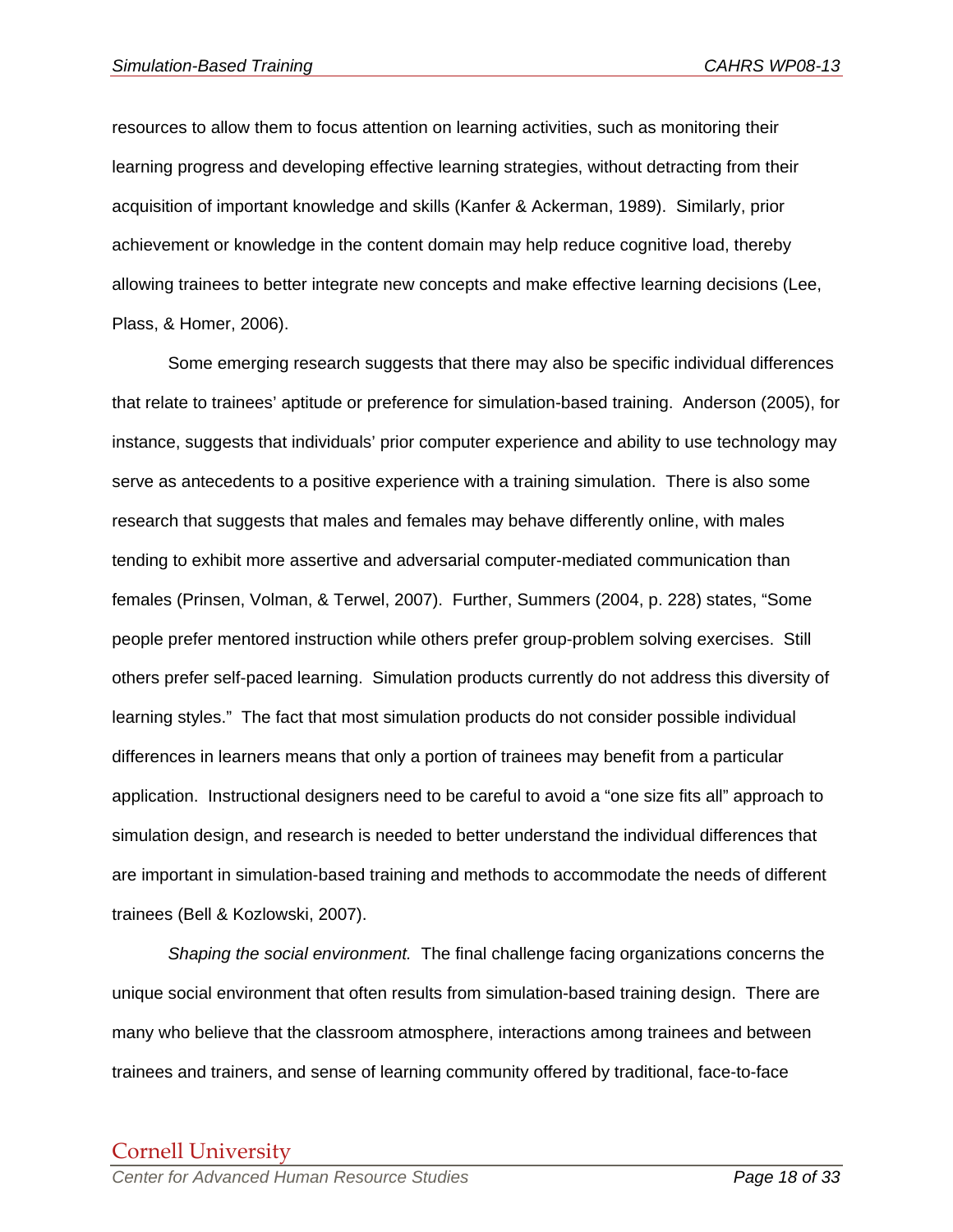instruction are essential for learning (Webster & Hackley, 1997). Katz (1999, p. 335), for instance, argues, "The real distinctive competence of the classroom setting is the power of the people around you – the professor as facilitator and expert, the peers as sources of immediate feedback …." A high level of interactivity is not necessary for all training programs, but when it is important to learning or for giving employees an opportunity to socialize and network with their colleagues, the challenge is determining how to most effectively connect learners using communication and collaboration tools (Bell & Kozlowski, 2007).

Although the social context is often an important part of the learning process, many simulations continue to offer a solitary learning experience, which can jeopardize the advantages of social interaction and collaboration in training. Fortunately, there is a growing use of communication technologies that enable trainees to engage in virtual social exchanges that approximate face-to-face interactions. In particular, as organizations increasingly offer simulation-based training through the Internet, it is becoming easier and cheaper to network trainees and incorporate communication and collaboration tools (Katz, 1999). However, research also suggests that just because the tools or capabilities are offered, that does not necessarily mean they will be used. There is some evidence to suggest that groupware tools, such as web-based forums and chatrooms, often used to supplement traditional classroom activities are generally underutilized by students (Prosperio & Gioia, 2007). These findings suggest that trainees may only utilize communication and collaboration tools when they are essential to the simulation experience.

#### *Evidence for the Effectiveness of Simulation-Based Training*

 In the preceding sections we examined both the benefits and challenges associated with simulation-based training. Our discussion highlights the fact that although training simulations possess considerable instructional potential, there are also many challenges and barriers that organizations face to realizing this potential. Thus, an important question concerns whether, in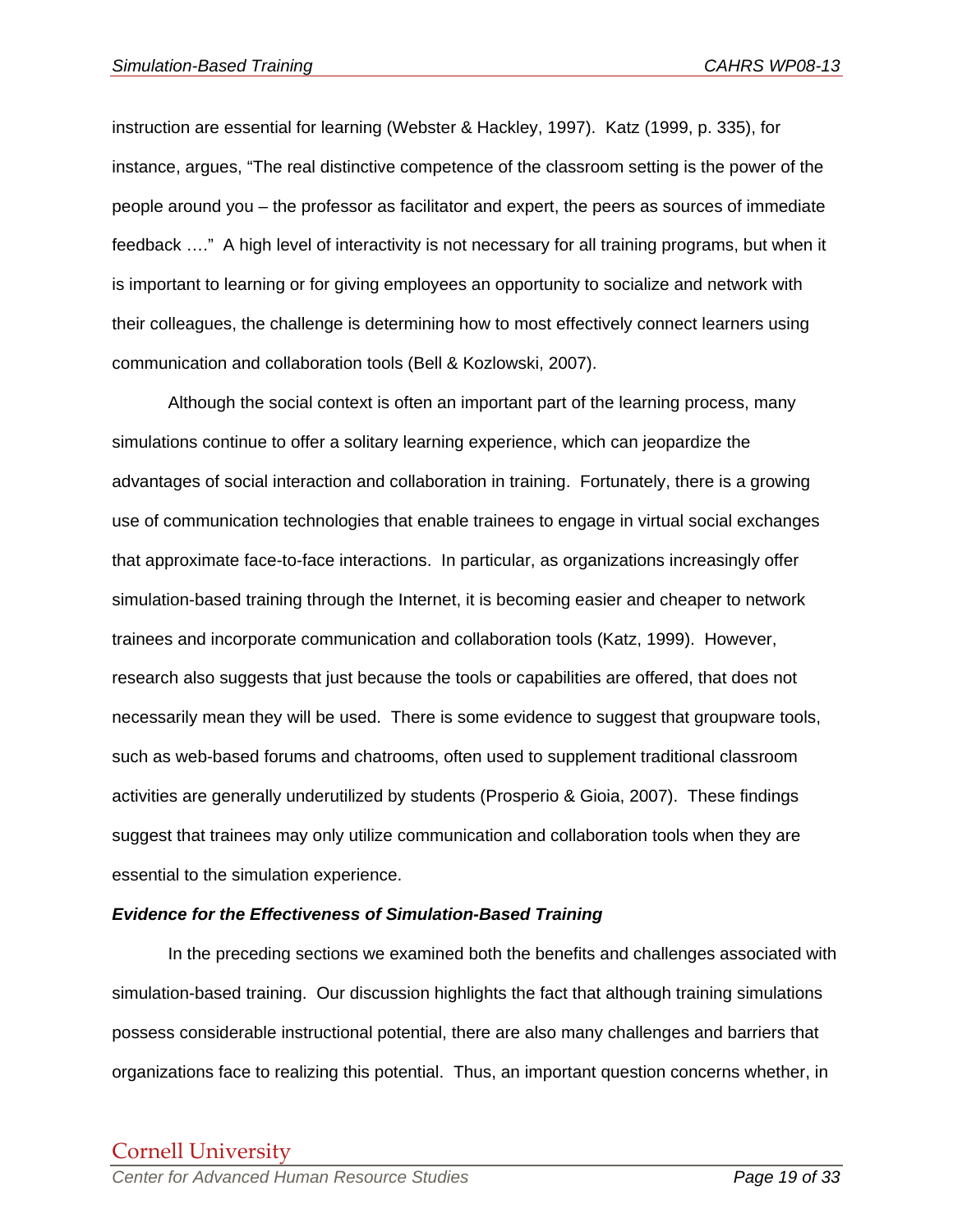practice, the benefits of simulations generally outweigh the challenges and limitations. Put more simply, are simulations generally an effective training method? In this section we provide a brief review of research that has sought to answer this question. In addition, we examine the current state of research in this area and highlight several limitations of prior studies of the effectiveness of simulation-based training.

 A growing body of literature suggests that simulations can serve as effective training tools. Washbush and Gosen (2001), for example, identified a total of 11 well-designed experimental studies of business simulations and concluded that the use of simulations improved learning by an average of 10% on pre- and post-training knowledge assessments. Wolfe (1997) included quasi-experimental studies in his review, but reached a similar conclusion that simulation gaming produced better learning than the use of business case studies. In their recent review of synthetic learning environments, Cannon-Bowers and Bowers (in press) note that simulations have been shown to be effective in a variety of contexts, including the training of pilots, clinicians, military personnel, fireman, and survey interviewers. A number of studies have also shown that in addition to enhancing learning outcomes, individuals generally report positive reactions (e.g., satisfaction) to the use of simulations in training and education (e.g., Mitchell, 2004; Romme, 2004).

 However, it is important to recognize that the evidence for the effectiveness of simulations is far from conclusive. First, some observers have suggested that the extant research is not extensive enough to firmly conclude simulations are effective, due to a shortage of rigorously conducted studies (Tonks & Armitage, 1997). Keys and Wofe (1990, p. 311), for example, stated, "… many of the claims and counterclaims for the teaching power of business games rest on anecdotal material or inadequate or poorly implemented research designs." Unfortunately, a recent review by Gosen and Washbush (2004), conducted over a decade later, reached a similar conclusion. Second, although there exists significant support for simulation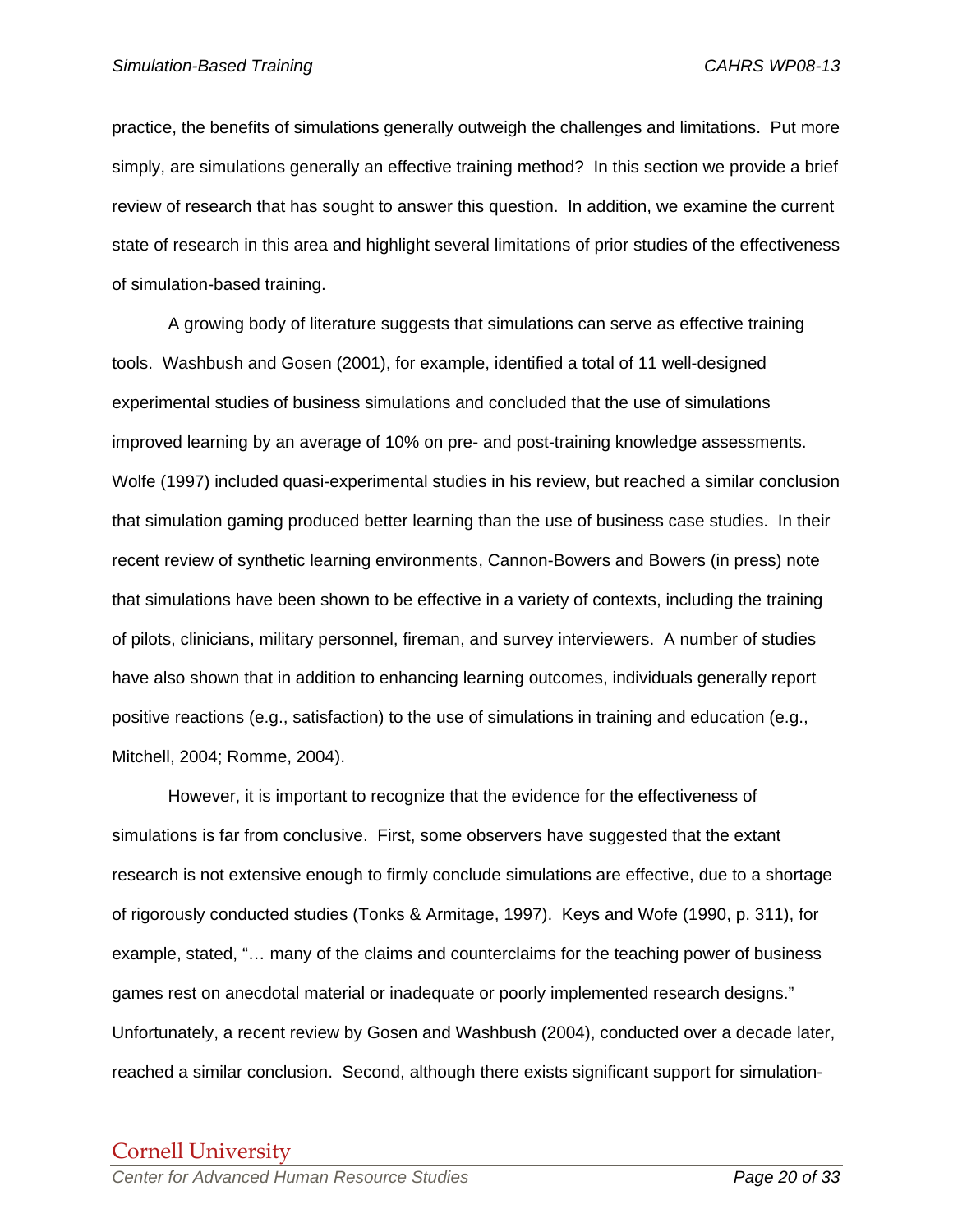based training, a number of studies have *failed* to find an advantage for simulations (e.g., Cameron & Dwyer, 2005; Ellis, Marcus, & Taylor, 2005; Thomas & Hooper, 1991).

A closer examination of prior research in this area highlights several specific issues that limit the extent to which we can draw valid conclusions regarding the effectiveness of simulation-based training. First, a large number of the studies on simulation effectiveness have been conducted in K-12 or college settings (Moreno & Mayer, 2004; Vogel, Greenwood-Erickson, Cannon-Bowers, & Bowers, 2006). While these studies provide important information regarding the effectiveness of simulations for educating children and young adults, one needs to exercise caution in using these findings to endorse the use of simulations for training employees in business settings. Additional research is needed to examine the effectiveness of simulations for training adults on topics relevant to business contexts (e.g., customer service, management, change management).

 A second limitation of prior research concerns the outcomes used to measure the effectiveness of simulations. Due to the prevalence of studies conducted in school settings, prior research has focused largely on the effects of simulations on self-reported learning or tests of knowledge (Wideman, Owston, Brown, Kushniruk, Ho, & Pitts, 2007). However, several researchers have suggested that because simulations promote experiential, discovery learning, they may create knowledge that is more implicit than explicit and, therefore, difficult to measure using traditional knowledge tests. Swaak and de Jong (2001), for example, used a series of five experiments to compare the effects of simulations on several measures of implicit knowledge and more traditional declarative knowledge. Their results revealed a positive effect of simulation-based training on the implicit knowledge measures, but no effect on the more traditional knowledge measures. Similarly, Thomas and Hooper (1991) have argued that the implicit knowledge developed by simulations may be better revealed through tests of transfer and application, which unfortunately are rarely included in studies of simulation-based training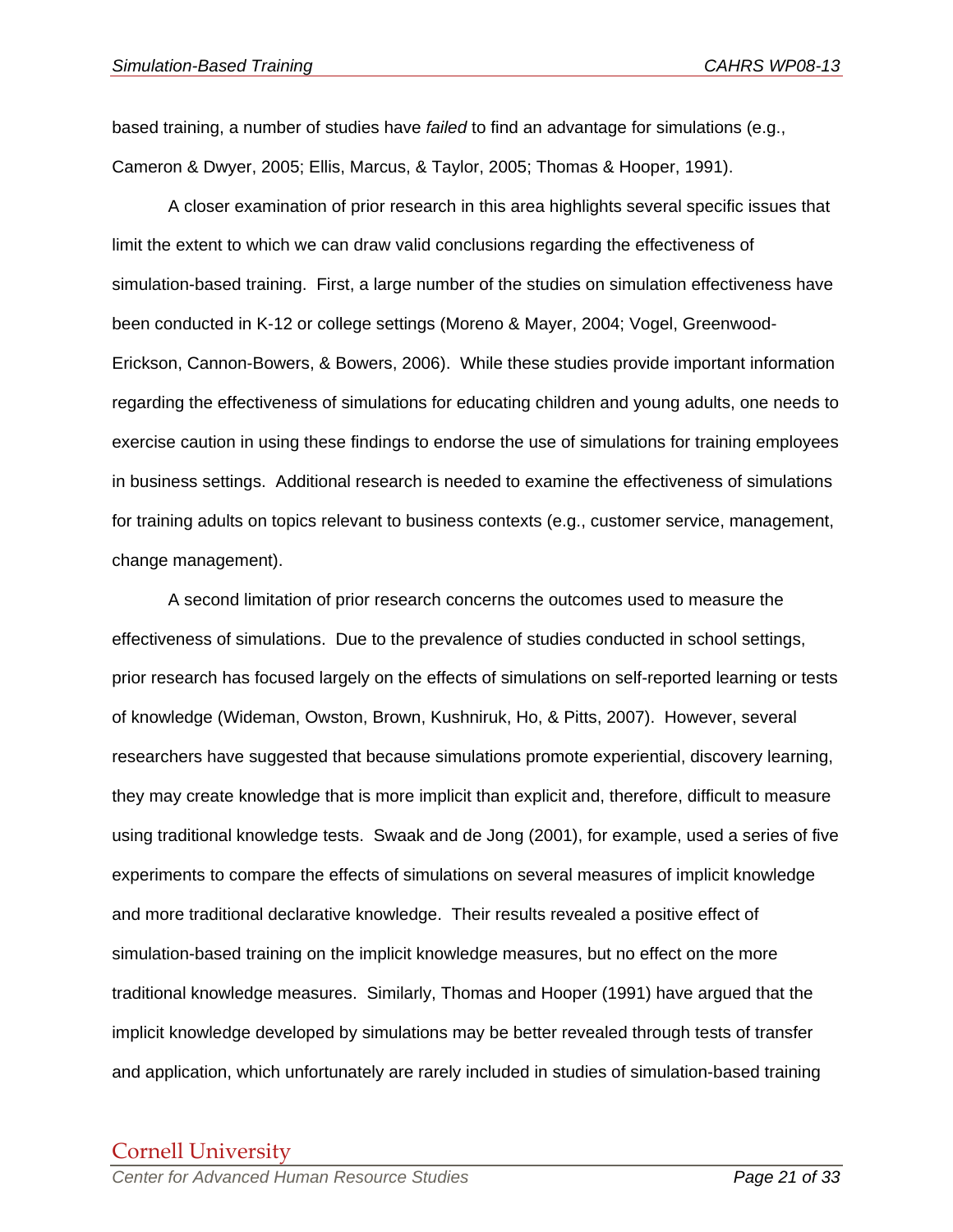effectiveness. Thus, future research is needed to examine the effects of simulation-based training on a broader range of outcomes, including transfer, adaptability, and other more implicit or tacit measures of knowledge (Swaak & de Jong, 2001).

 A final limitation of prior research concerns the fact that very few studies have examined the learning processes through which simulations impact important learning outcomes. Scherpereel (2005), for instance, notes that although business simulations are designed to help participants think differently, there has been little empirical research examining the effects of simulations on trainees' mental models. Wideman et al. (2007) similarly note that research on educational gaming has done very little to illuminate the cognitive practices and learning strategies that students employ when playing a game. A focus on learning processes is critical for determining the underlying mechanisms or causes of the outcomes of simulation-based training (Cannon-Bowers & Bowers, in press). As Wideman et al (2007, p. 17) state:

"An understanding of game play and its relationships to the cognitive processes it evokes in users is essential for answering the question of how games succeed or fail, and it plays a critical part in untangling the complex relationships between various game attributes, the learning process, and learning outcomes."

#### *Future Research Directions*

 As discussed above, prior research suggests that simulation-based training is often effective, yet several studies have failed to reveal a positive effect of simulations on learning outcomes. Importantly, the extant research in this area has provided limited insight into the factors that underlie or influence the effectiveness of simulation-based training. The result, as Salas and Cannon-Bowers (2001: 483) state, is that "Theoretically-based research is needed to uncover principles and guidelines that can aid instructional designers in building sound distance training." In this final section we highlight several issues that may serve as fruitful avenues of future inquiry.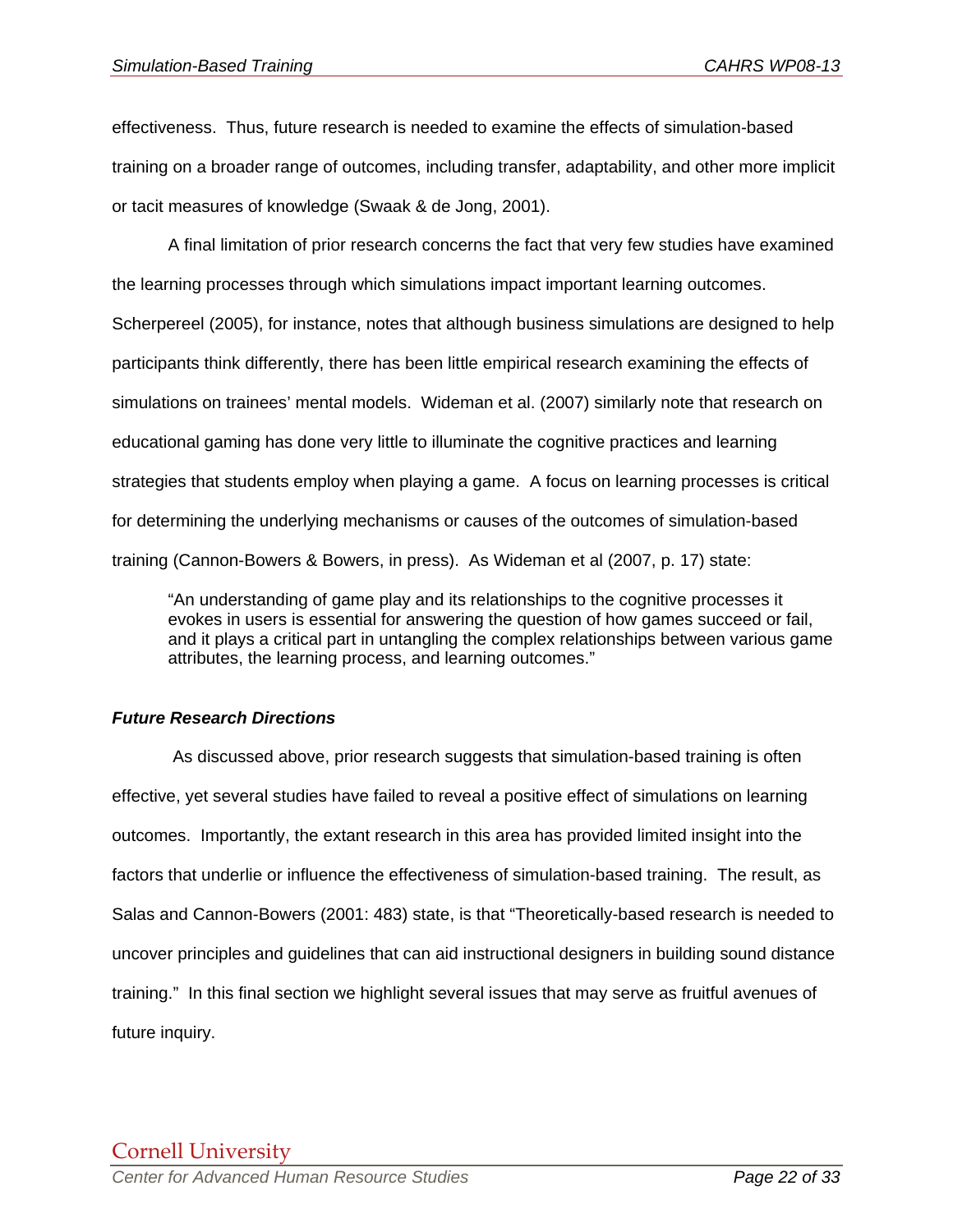*Understanding the instructional capabilities of simulations.* Clark (1983, p. 445) states, "The best current evidence is that media are mere vehicles that deliver instruction but do not influence student achievement any more than the truck that delivers our groceries causes changes in our nutrition." His argument, which remains true today, is that technology is only a means of delivering training content and, as such, has no direct influence on learning. Yet, simulations possess unique instructional capabilities that have the *potential* to enhance training effectiveness. To realize this potential it is important to understand how the instructional capabilities of simulations – in the areas of content, immersion, interactivity, and communication – can be leveraged to deliver the instructional experiences necessary to accomplish different types of training objectives.

 The theoretical framework presented by Kozlowski and Bell (2007) represents a preliminary attempt to link the instructional features of various distributed learning technologies to the types of instructional experiences they support. As noted earlier, this framework moves beyond a focus on technological systems and focuses instead on the instructional capabilities of the underlying technological features. One contribution of this approach is that it provides greater insight into the technological components that influence learning in distributed environments. Further, this approach can aid instructional designers and trainers in developing or selecting a training system that integrates the technology components essential to achieve desired learning outcomes. In this article, we have used this theoretical framework to examine the distributed learning system features of simulations and their associated instructional benefits. As we have noted, however, research on the instructional capabilities of simulations is limited and, therefore, future application-oriented work is needed to examine the ability of simulations to offer specific levels of richness on the various distributed learning features. This work can also serve as the foundation for research aimed at better understanding how the features of simulations can and should be used to accomplish different types of training objectives. For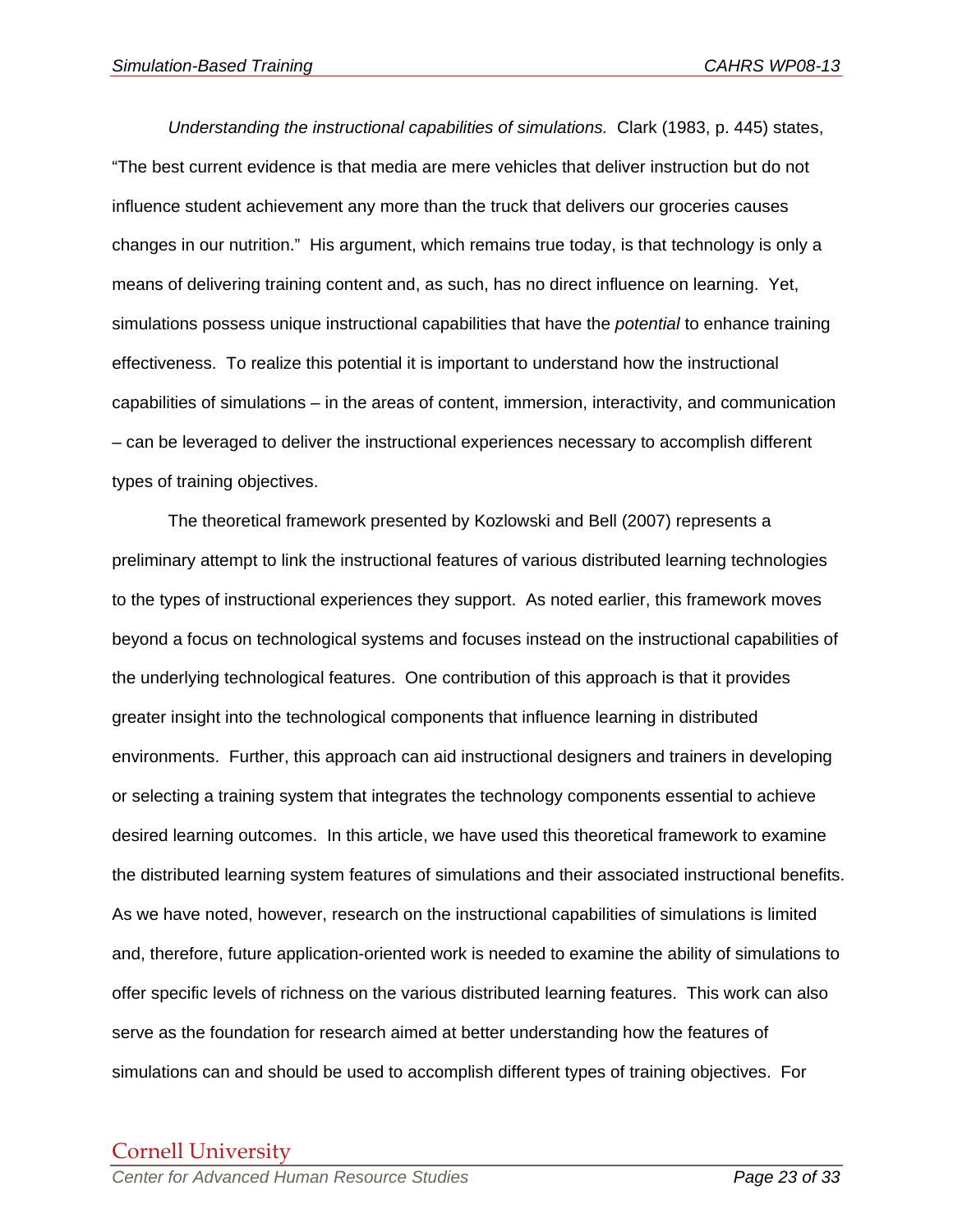example, it is important to understand those situations in which high levels of communication richness are critical to simulation-based training effectiveness. Similarly, research needs to provide guidance regarding the level of immersion necessary for achieving different types of training goals (Leung, 2003). As Moreno and Mayer (2004, p. 172) state, "… there is no need to waste costly resources on developing high-immersion virtual reality learning environments if high immersion does not directly serve the educational objective of the lesson."

 Cannon-Bowers and Bowers (in press) also highlight the need for future research on the instructional capabilities of simulations. In particular, they focus attention on the six categories of instructional events discussed by Sugrue and Clark (2000), such as providing appropriate practice environments, and identify research issues in each of these areas that need to be addressed to optimize the design of synthetic learning environments. For example, they suggest that examples, narratives, and stories may represent effective means of providing information and enhancing learners' engagement and feelings of presence, but research is needed to determine how best to incorporate these strategies into the simulation environment (also see Fiore et al., 2007). In addition, they argue that research is needed to understand what degree of authenticity (i.e., cognitive and emotional fidelity) is required to support learning and to determine what factors contribute to an authentic experience. In summary, the research agenda specified by Cannon-Bowers and Bowers (in press) further highlights the need to better understand how the instructional capabilities of simulations can be used to shape trainee's learning experience.

*Adopting a process-based research approach.* In addition to examining the impact of different features of simulations on important learning outcomes, future research needs to provide insight into the processes or mechanisms that explain these effects. As noted earlier, very little of the research in this area has adopted a process-based approach, which limits our ability to understand why a particular simulation was or was not effective (Cannon-Bowers &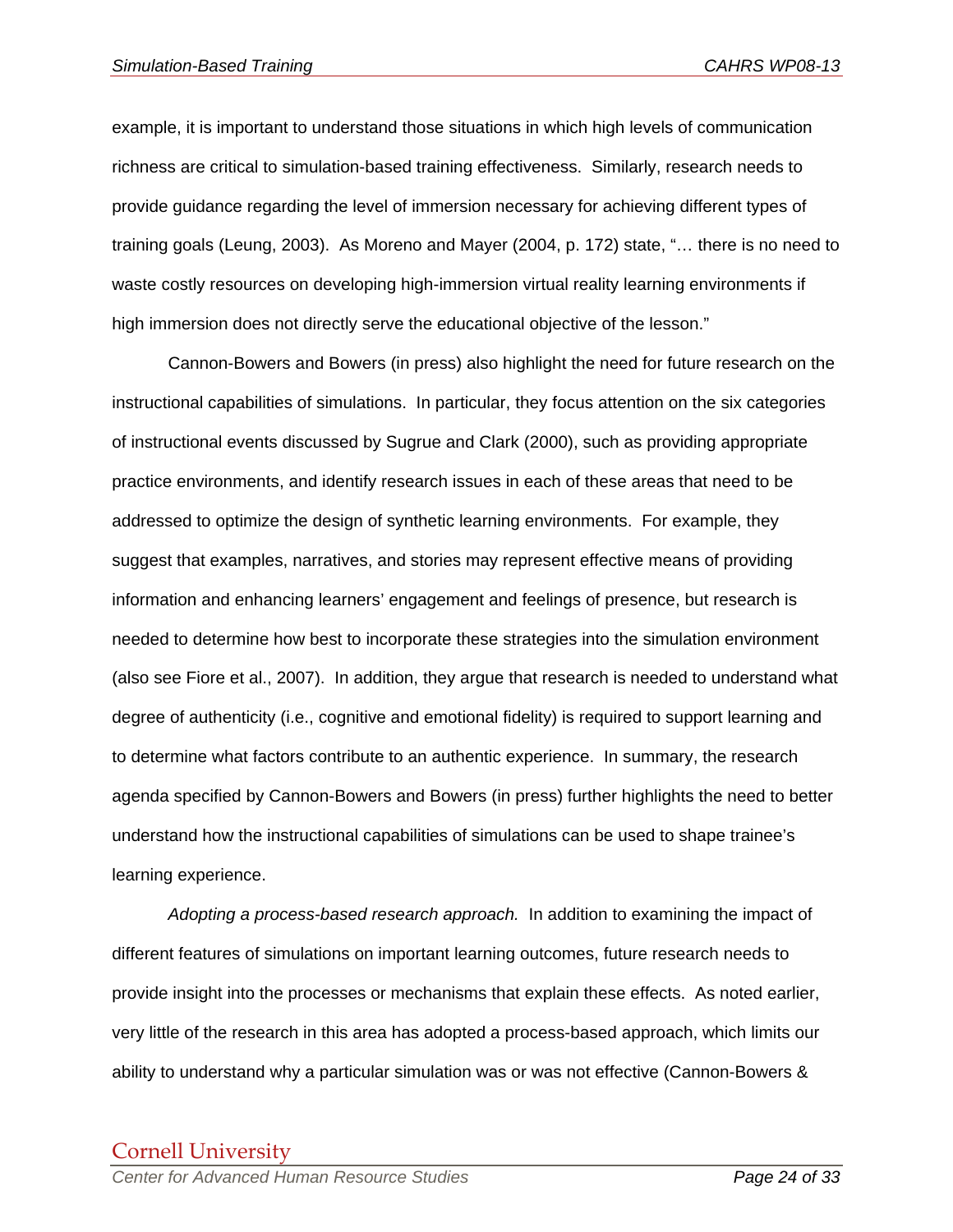Bowers, in press; Scherpereel, 2005). Recent research by Bell and Kozlowski (in press) suggests that active or experiential learning approaches impact learning and performance through three relatively distinct process pathways. The first pathway is cognitive in nature and concerns how trainees focus their attention during learning. For example, metacognitive activities, such as planning and monitoring behavior, have been identified as critical for enabling learners to successfully orchestrate their own learning (Bransford, Brown, & Cocking, 1999). The second pathway focuses on important motivational processes, such as goal orientation, intrinsic motivation, and self-efficacy. These processes influence the orientation (e.g., focus on learning or performance) individuals take toward a training task, the amount of effort they devote to learning, and the extent to which they persist through challenges and failure (Bell & Kozlowski, in press). The final pathway focuses on the extent to which trainees use self-regulatory processes to control their emotions during training. Since active learning can often be a difficult or stressful process, it is important for trainees to control negative emotions, such as anxiety or frustration, so that they can focus their attention and effort on learning (Kanfer, Ackerman, & Heggestad, 1996).

Future research should incorporate measures of these cognitive, motivational, and emotion processes to gain greater insight into the mechanisms through which simulation-based training impacts learning and performance. For example, it has been argued that immersing trainees in realistic learning environments may help enhance their interest and spur greater effort, yet very little research has directly tested this proposition. Further, research has shown that the quality (e.g., coherence) of trainees' knowledge structures is an important predictor of adaptive performance (Kozlowski, Gully, Brown, Salas, Smith, & Nason, 2001). Yet, the effect of simulation-based learning on trainees' information processing and mental models has received very little research attention (Scherpereel, 2005; Wideman et al., 2007). Research that empirically establishes linkages between the features of training simulations and various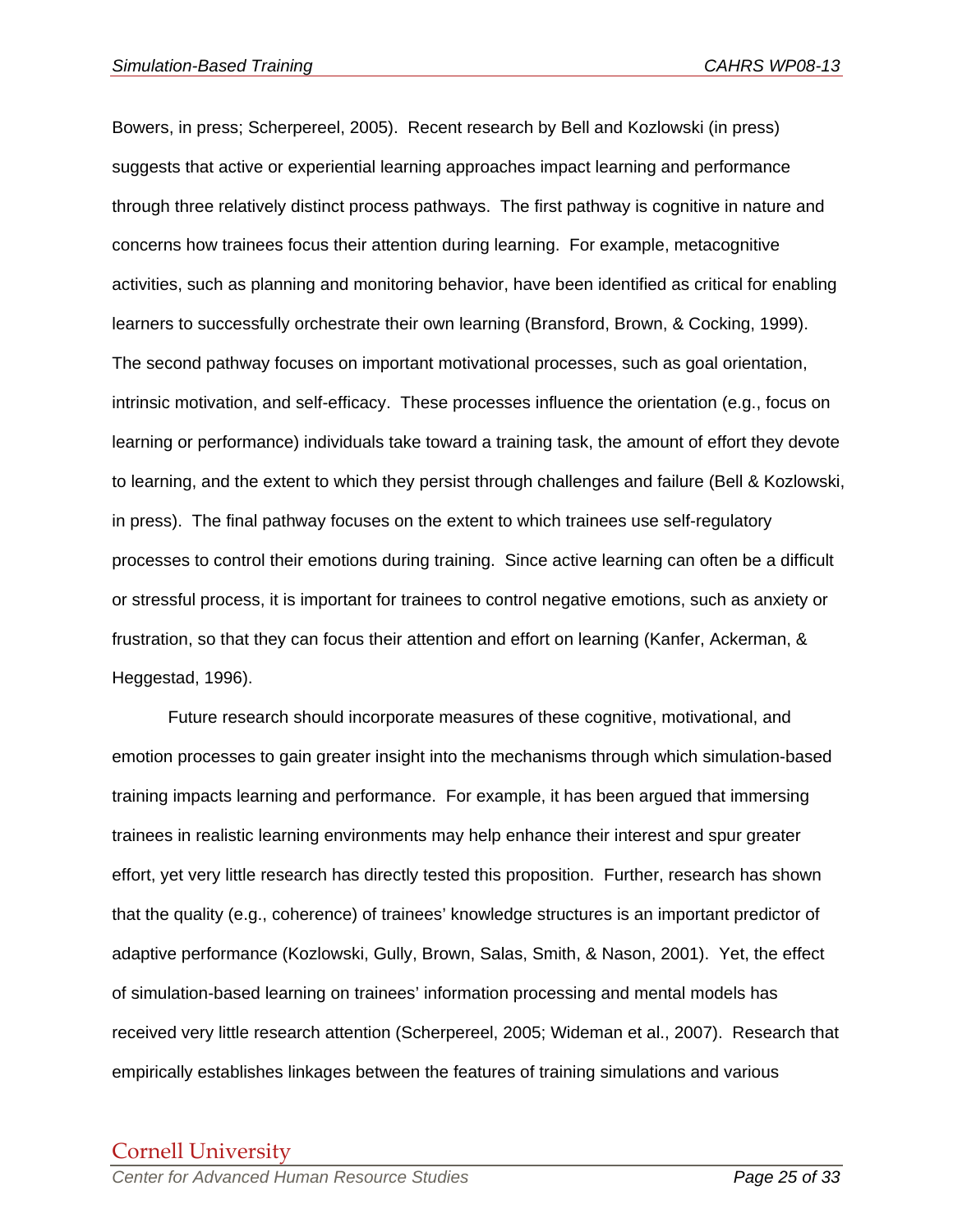learning processes can help trainers and instructional designers develop systems that create the instructional experience needed to achieve desired training objectives (Kozlowski & Bell, 2007).

 *Identifying effective support and guidance strategies.* As organizations increasingly adopt an on-demand model for delivering simulation-based training, it is important to identify effective guidance and support strategies that can be embedded in the design of simulationbased training. In particular, it is important to understand how much and what type of support trainees need to leverage the learner control offered by simulation learning environments. Reid et al. (2003), for instance, argue that learners need three types of support in simulations that provide them with an exploratory or discovery learning environment. The first is interpretive support, which helps learners analyze the problem and activate relevant, prior knowledge. The second, experimental support, helps learners engage in meaningful discovery learning activities. In particular, experimental support scaffolds learners in the systematic design of experiments, prediction and observation of outcomes, and the drawing of reasonable conclusions. Finally, reflective support increases learners' self-awareness of the discovery processes and helps them integrate the discovered rules and principles. Reid et al. (2003) conduct an experiment to examine the effects of interpretive and experimental support, and provide evidence that these strategies can help learners make meaning of the discovery experience and enhance the effectiveness of simulation-based training. However, this study was conducted with  $8<sup>th</sup>$  graders learning physics principles, so future work is needed to examine the generalizability of these strategies to other learner populations and training content.

 A number of recent studies have also examined the effects of supplementing distributed learning with different forms of guidance. Bell and Kozlowski (2002a), for example, provided learners in a simulation-based training environment with adaptive guidance, which provided diagnostic feedback and personalized study and practice recommendations based on trainees'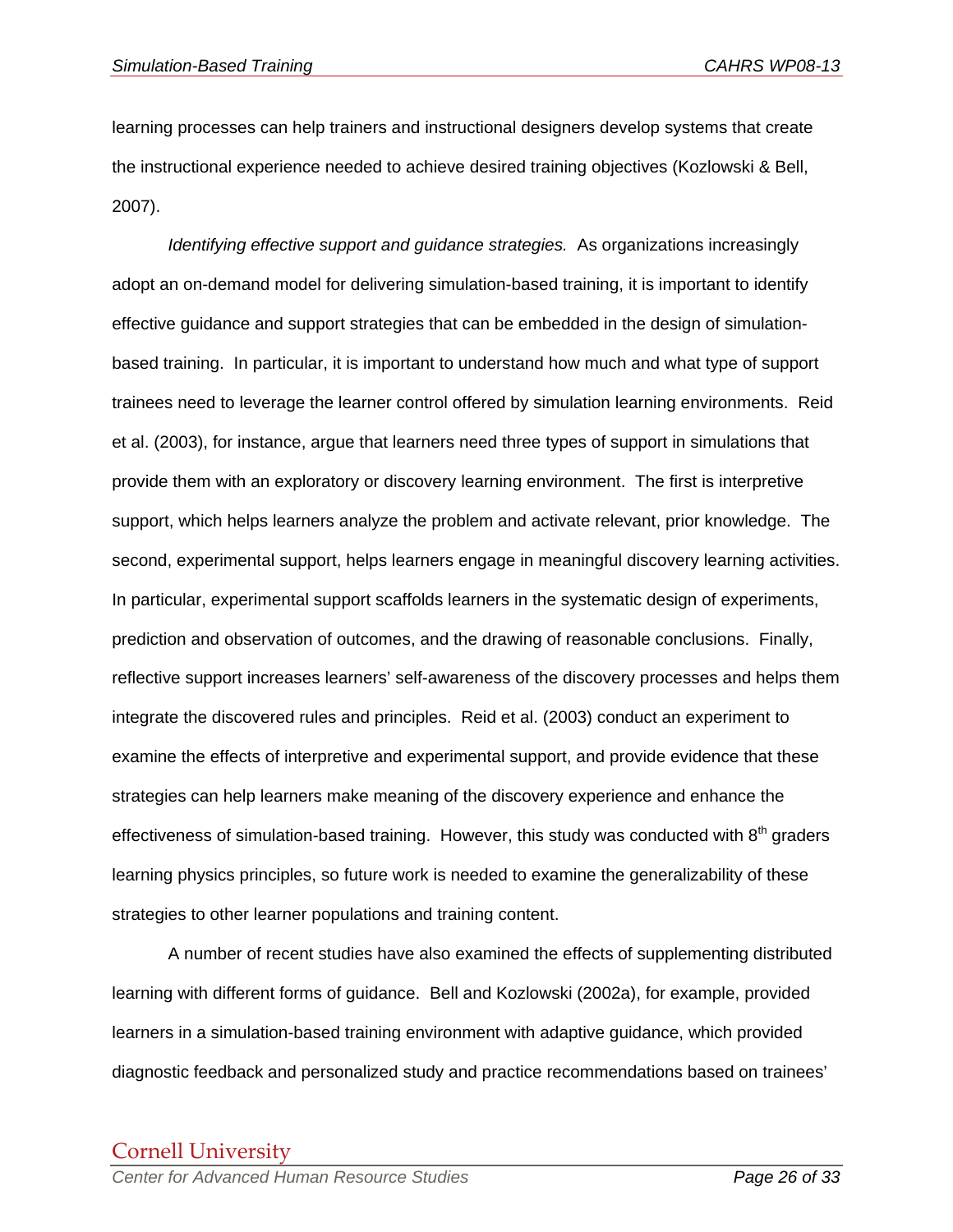performance improvement across practice sessions. The results of this study showed that adaptive guidance had a positive effect on the nature of trainees' study and practice, quality of their self-regulatory processes, knowledge acquired, performance, and performance adaptation. Moreno and Mayer (2005) examined the effects of guidance in an agent-based multimedia game. In their study, the guidance was in the form of explanatory feedback, which explained to students why a particular answer to a problem is correct. Their results revealed that guidance did not enhance knowledge retention, but did lead to greater near and far transfer. In addition, students who received guidance also gave more correct explanations for their answers, suggesting greater comprehension of the learning content. Although this research suggests that guidance may be a useful strategy for enhancing learning in simulation-based training environments, future research is needed to determine the type of guidance that is most effective and how to embed guidance naturally into simulations so that it is not disruptive (Cannon-Bowers & Bowers, in press).

*Adopting a learner-centered perspective.* It is important to recognize that even the most well designed training simulation will not be effective for all trainees. As we discussed earlier, there exist a number of individual differences that have the potential to moderate the effectiveness of simulation-based training. However, very little research has examined how individual differences interact with simulation design to influence overall effectiveness, which makes it difficult to determine for whom simulation-based training is most effective or how to adapt the design of such systems to different types of trainees. Future research needs to adopt a learner-centered perspective so as to identify those individual differences that are relevant to simulation learning environments. Prior research conducted in more traditional training environments suggests that cognitive ability, prior experience, and motivation may be important determinants of trainees' ability to leverage the learner control inherent in simulation-based training (DeRouin et al.., 2004).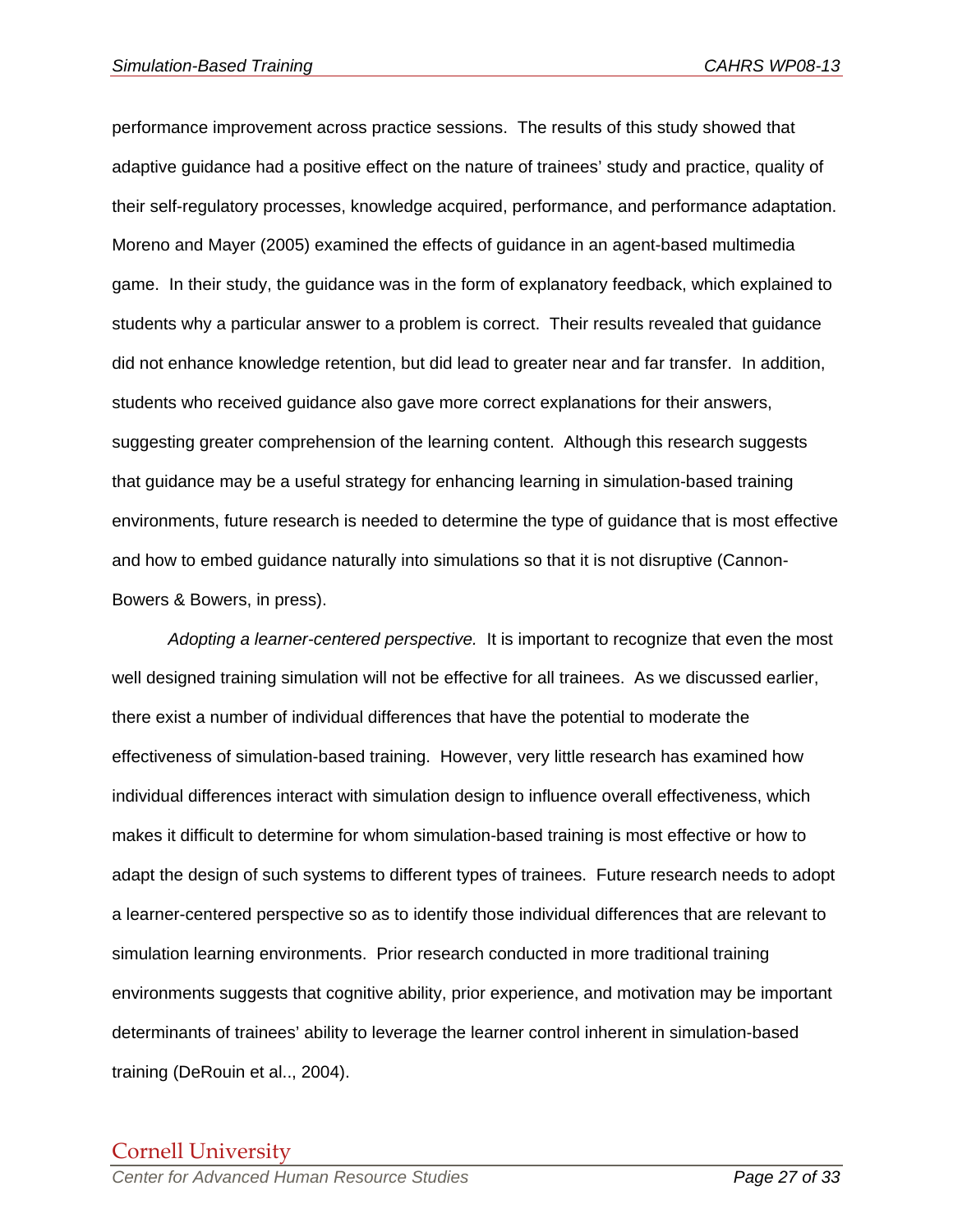Cognitive ability and motivational dispositions have also been shown to be important individual differences in simulation-based training research. For example, Bell and Kozlowski (in press) showed that cognitive ability interacted with instruction (exploratory learning versus proceduralized instruction) such that learners with higher cognitive ability benefited more from exploratory learning – with its greater degree of learner control – by evidencing greater metacognition. In addition, goal orientation dispositions (learning, performance-prove, and performance-avoid) interacted with error framing (instructions to make or avoid errors) to influence motivational states. There is also evidence that cognitive ability and goal orientation dispositions interact to influence self-regulatory processes and performance in simulation-based training (Bell & Kozlowski, 2002b), so these individual differences are fertile areas for further research. However, it is also important to recognize that there may be individual differences that are unique to simulation-based training environments. For example, there is evidence to suggest that some people are more likely than others to experience immersion (Kaber, Draper, & Usher, 2002), suggesting that there may be individual differences in the extent to which people benefit from immersive environments in training (Cannon-Bowers & Bowers, in press).

 In addition to identifying relevant individual differences, it will be important for future research to identify strategies that can facilitate learning among those individuals who may otherwise fail to benefit from simulation-based training. Guidance, for example, may help trainees with little or no prior experience in a domain make effective use of learner control and may also be an important supplement for trainees with less well developed self-regulatory skills. In addition to guidance, optimizing cognitive load in visual displays of computer simulations may help some trainees more than others. Lee et al. (2006), for example, found that combining symbolic and iconic representations of information increased comprehension and transfer for students with low prior knowledge, but not students with high prior knowledge. They suggest that the use of multiple representations may have had a greater load-reducing effect for trainees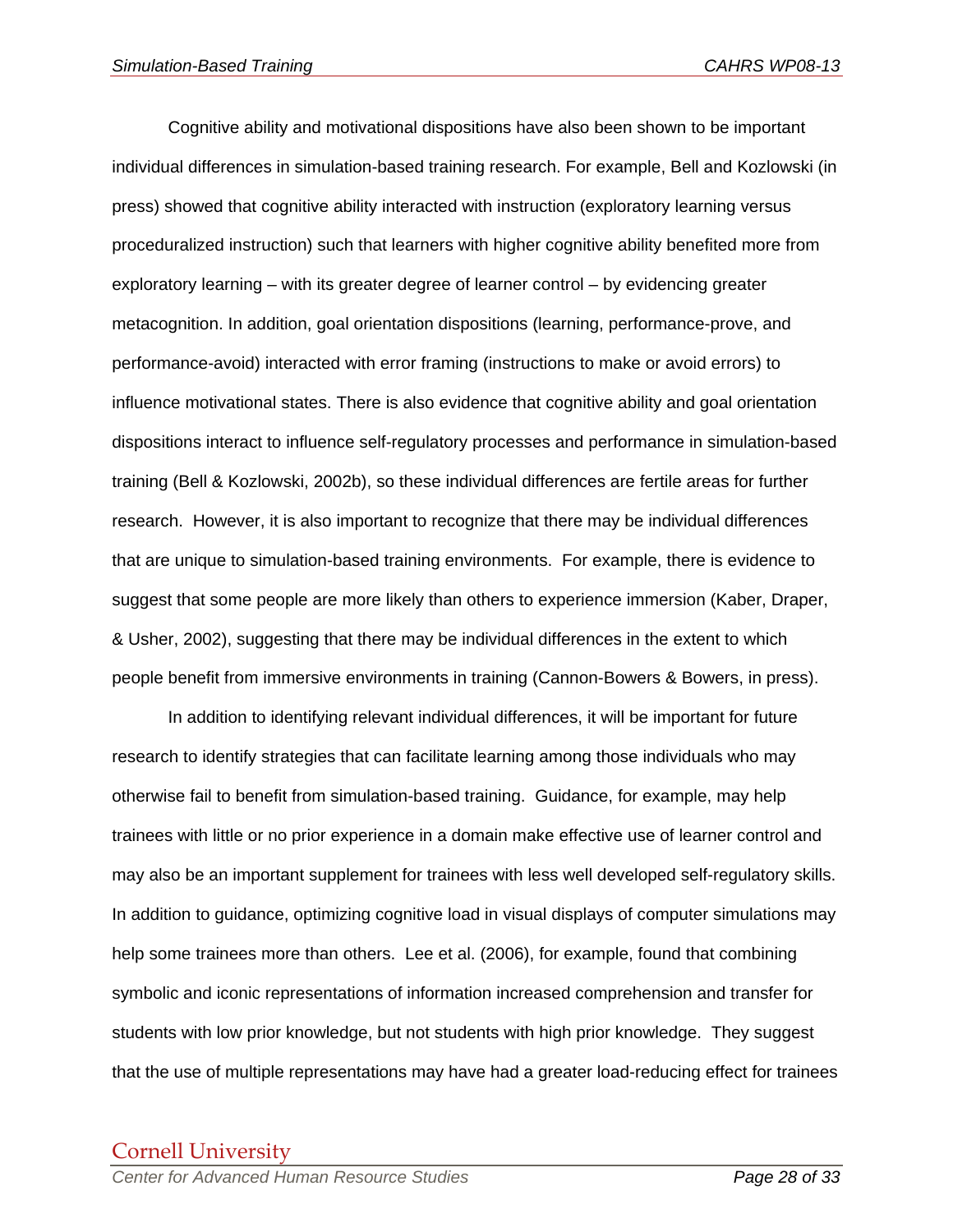with low prior knowledge of the domain. Although these appear to be promising strategies, future research is needed to better understand how simulations can be adapted to the strengths and weaknesses of different trainees, their preferences, and their learning progress.

#### *Conclusion*

Simulations have great potential as a medium to create highly-relevant training contexts where trainees are active participants in the learning process. Realizing the benefits of simulations is a critical topic for both research and practice, as businesses increasingly demand effective training solutions that create specialized and adaptive knowledge and skills. For simulations to realize their potential, however, future research is needed to address the critical theoretical issues we highlighted in this article. The framework that we presented categorized the instructional features of simulations and linked them to specific instructional capabilities. It is our hope that this framework will guide future research on simulations to operate from a more conceptually grounded perspective so the benefits of simulations may be fully realized.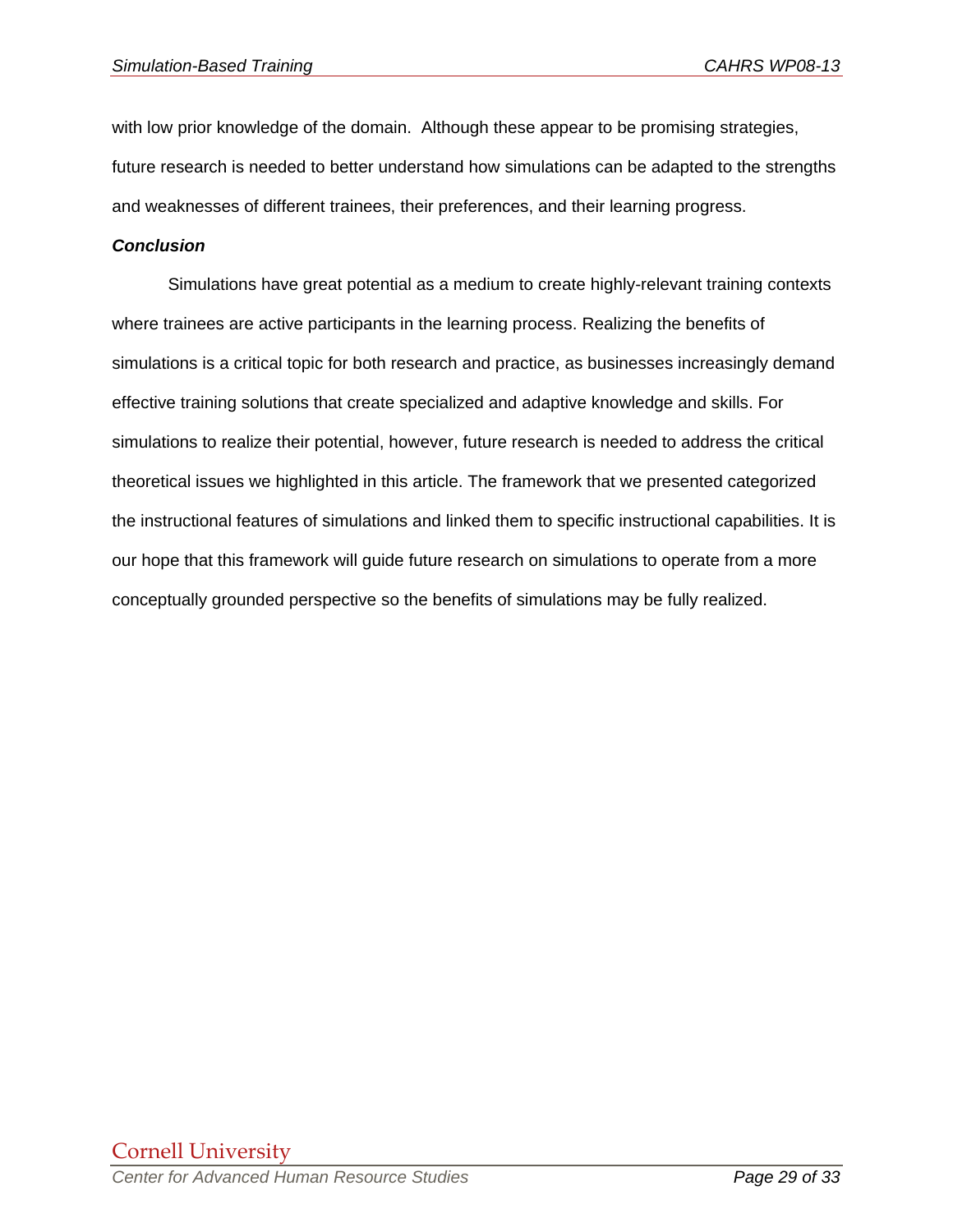#### **References**

- Anderson, J. R. (2005). The relationship between student perceptions of team dynamics and simulation game outcomes: An individual-level analysis. *Journal of Education for Business,* 85-90.
- Bell, B. S., & Kozlowski, S. W. J. (2002a). Adaptive guidance: Enhancing self-regulation, knowledge, and performance in technology-based training. *Personnel Psychology, 55*, 267- 307.
- Bell, B. S., & Kozlowski, S. W. J. (2002b). Goal orientation and ability: Interactive effects on self-efficacy, performance, and knowledge. *Journal of Applied Psychology, 87,* 497-505.
- Bell, B. S., & Kozlowski, S. W. J. (2007). Advances in technology-based training. In S. Werner (Ed.), *Managing Human Resources in North America* (pp. 27-42)*.* New York: Routledge.
- Bell, B. S., & Kozlowski, S. W. J. (in press). Active learning: Effects of core training design elements on self-regulatory processes, learning, and adaptability. *Journal of Applied Psychology.*
- Blake, C., & Scanlon, E. (2007). Reconsidering simulations in science education at a distance: features of effective use. *Journal of Computer Assisted Learning,* 1-12.
- Bransford, J. D., Brown, A. L., & Cocking, R. R. (Eds.). (1999). *How people learn: Brain, mind, experience, and school.* Washington, DC: National Academy Press.
- Brown, K. G. (2001). Using computers to deliver training: Which employees learn and why? *Personnel Psychology, 54,* 271–296.
- Brown, K. G., & Ford, J. K. (2002). Using computer technology in training: Building an infrastructure for active learning. In K. Kraiger (Ed.), *Creating, implementing, and managing effective training and development* (pp. 192-233). San Francisco: Jossey-Bass.
- Cameron, B., & Dwyer, F. (2005). The effect of online gaming, cognition and feedback type in facilitating delayed achievement of different learning objectives. *Journal of Interactive Learning Research, 16,* 243-258.
- Cannon-Bowers, J. A., & Bowers, C. A. (in press). Synthetic learning environments: On developing a science of simulation, games and virtual worlds for training. In S. W. J. Kozlowski & E. Salas (Eds.), *Learning, Training, and Development in Organizations*. Mahwah, NJ: Erlbaum.
- Cannon-Bowers, J. A., Tannenbaum, S. I., Salas, E., & Volpe, C. E. (1995). Defining team competencies and establishing team training requirements. In R. Guzzo & E. Salas (Eds.), *Team effectiveness and decision making in organizations* (pp. 333-380). San Francisco: Jossey-Bass.
- Chapman, B. (2004). *Executive summary: E-learning simulation products and services.* Retrieved August 12, 2007 from http://www.prisim.com/News/Execsum\_Sim2004.pdf.
- Clark, R. E. (1983). Reconsidering research on learning from media. *Review of Educational Research, 53,* 445-459.
- Collis, B., & Smith, C. (1997). Desktop multimedia environments to support collaborative distance learning. *Instructional Science*, *25*, 433-462.
- DeRouin, R. E., Fritzsche, B. A., & Salas, E. (2004). Optimizing e-learning: Research-based guidelines for learner-controlled training. *Human Resource Management, 43,* 147-162.
- Draijer, C., Schenk, D. J. (2004). Best practices of business simulation with SAP R/3. *Journal of Information Systems Education, 15,* 261-265.
- Ellis, R., Marcus, G., & Taylor, R. (2005). Learning through inquiry: Student difficulties with online course-based material. *Journal of Computer Assisted Learning, 21,* 239-252.
- Ely, K., & Sitzmann, T. (2007). *Self-reported learning: What are we really measuring?* Presented at the 22<sup>nd</sup> Annual Conference of the Society for Industrial-Organizational Psychology Conference, New York, NY.

Cornell University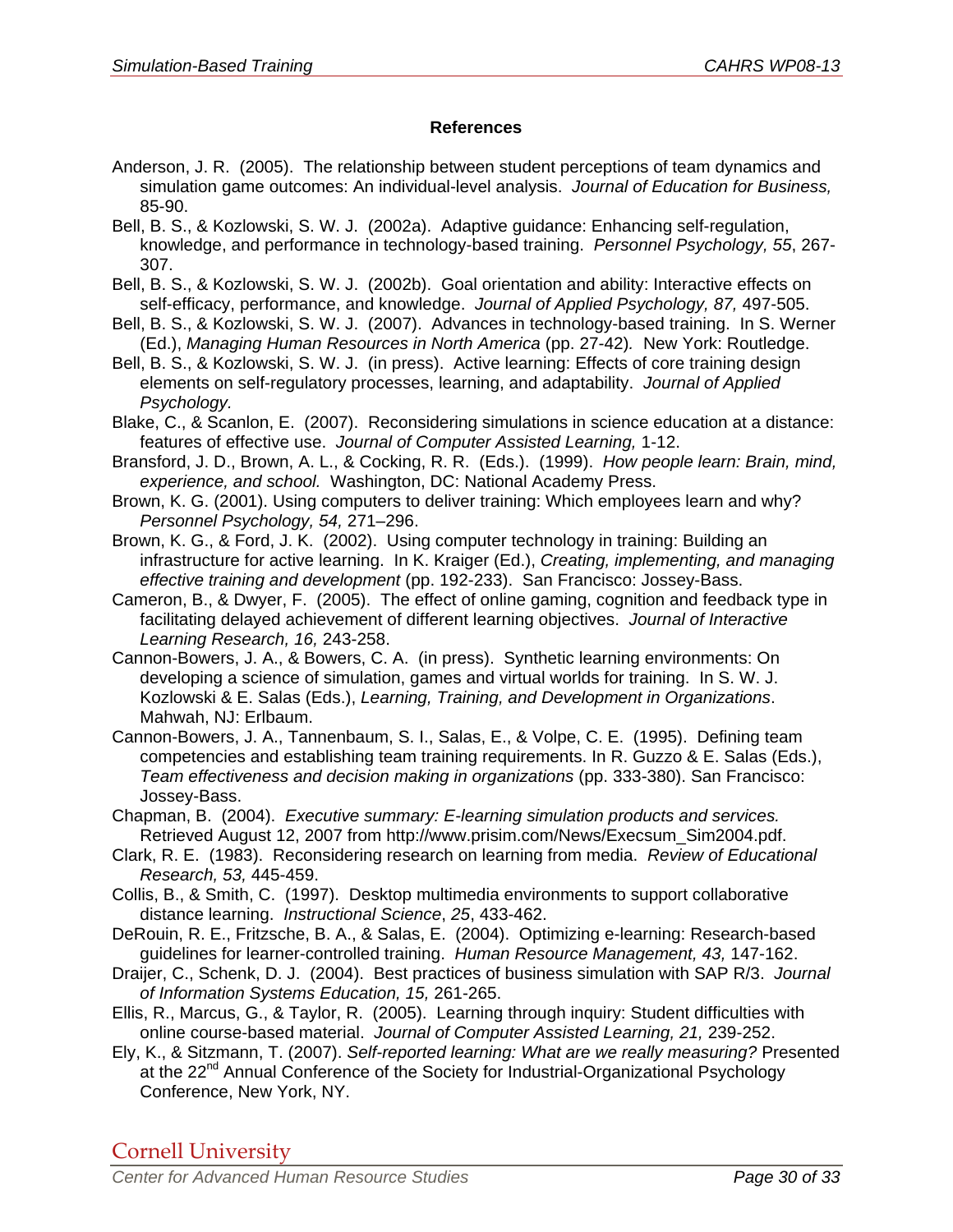- Faria, A. J. (1998). Business simulation games: Current usage levels an update. *Simulation & Gaming, 29,* 295-308.
- Faria, A. J., & Nulsen, R. (1996). Business simulation games: Current usage levels a ten year update. *Developments in Business Simulation & Experiential Exercises, 23,* 22-28.
- Faux, T. L., & Black-Hughes, C. (2000). A comparison of the Internet versus lectures to teach social work history. *Research on Social Work Practice, 10 (4)*, 454-466.
- Fiore, S. M., Johnston, J., & McDaniel, R. (2007). Narrative theory and distributed training: Using the narrative form for debriefing distributed simulation-based exercises. In S. M. Fiore & E. Salas (Eds.), *Toward a science of distributed learning* (pp. 119-145). Washington, DC: APA.
- Gosen, J., & Washbush, J. (2004). A review of scholarship on assessing experiential learning effectiveness. *Simulation & Gaming, 35,* 270-293.
- Huff, M. T. (2000). A comparison study of live instruction versus interactive television for teaching MSW students critical thinking skills. *Research on Social Work Practice, 10 (4)*, 400-416.
- Jones, K. (1998). Who's who, who sits where. *Simulations & Gaming, 29,* 328-330.
- Kaber, D. B., Draper, J. V., & Usher, J. M. (2002). Influence of individual differences on application design for individual and collaborative immersive virtual environments. In K. Stanney (Ed.), *Handbook of virtual environments: Design, implementation, and applications*  (pp. 379-402). Mahwah, NJ: Lawrence Erlbaum Associates.
- Kanfer, R., & Ackerman, P. L. (1989). Motivational and cognitive abilities: An integrative/aptitude-treatment interaction approach to skill acquisition. *Journal of Applied Psychology, 74,* 657-690.
- Kanfer, R., Ackerman, P. L., & Heggestad, E. D. (1996). Motivational skills and self-regulation for learning: A trait perspective. *Learning and Individual Differences, 8,* 185-209.
- Katz, J. A. (1999). Institutionalizing elegance: When simulation becomes a requirement. *Simulation & Gaming, 30,* 332-336.
- Keys, B., & Wolfe, J. (1990). The role of management games and simulations in education and research. *Journal of Management, 16,* 307-336.
- Kozlowski, S. W. J., & Bell, B. S. (2007). A theory-based approach for designing distributed learning systems. In S. M. Fiore & E. Salas (Eds.), *Toward a science of distributed learning* (pp. 15-39). Washington, DC: APA.
- Kozlowski, S. W. J. & DeShon, R. P. (2004). A psychological fidelity approach to simulationbased training: Theory, research, and principles. In E. Salas, L. R. Elliott, S. G. Schflett, & M. D. Coovert (Eds.), *Scaled Worlds: Development, validation, and applications* (pp. 75-99). Burlington, VT: Ashgate Publishing.
- Kozlowski, S. W. J., Gully, S. M., Brown, K. G., Salas, E., Smith, E. M., & Nason, E. R. (2001). Effects of training goals and goal orientation traits on multidimensional training outcomes and performance adaptability. *Organizational Behavior and Human Decision Processes, 85,* 1-31.
- Kozlowski, S. W. J., Toney, R. J., Mullins, M. E., Weissbein, D. A., Brown, K. G., & Bell, B. S. (2001). Developing adaptability: A theory for the design of integrated-embedded training systems. In E. Salas (Ed.), *Advances in Human Performance and Cognitive Engineering Research, Vol. 1* (pp. 59-123). New York: JAI Press.
- Kraiger, K., & Jerden, E. (2007). A meta-analytic investigation of learner control: Old findings and new directions. In S. M. Fiore & E. Salas (Eds.), *Toward a science of distributed learning* (pp. 65-90). Washington, DC: APA.
- Lee, H., Plass, J. L., & Homer, B. D. (2006). Optimizing cognitive load for learning from computer-based science simulations. *Journal of Educational Psychology, 4,* 902-913.

Cornell University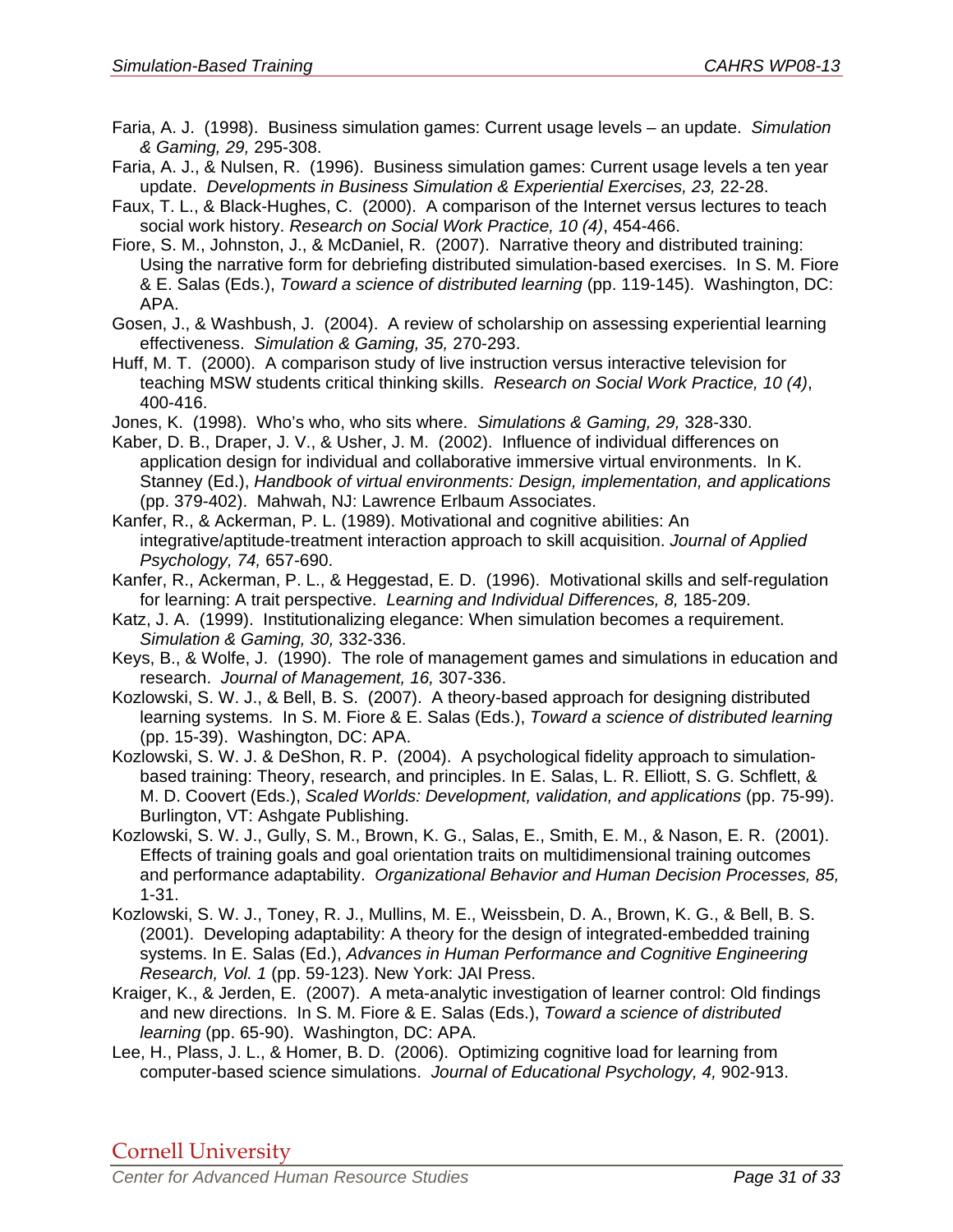Leung, A. C. K. (2003). Contextual issues in the construction of computer-based learning programs. *Journal of Computer Assisted Learning, 19,* 501-516.

Leutner, D. (1993). Guided discovery learning with computer-based simulation games: Effects of adaptive and non-adaptive instructional support. *Learning and Instruction, 3,* 113-132.

Mayer, R. E. (2001). *Multi-media learning.* Cambridge, UK: Cambridge University Press.

- Mayer, R. E., & Anderson, R. B. (1992). The instructive animation: Helping students build connections between words and pictures in multimedia learning. *Journal of Educational Psychology, 84*, 444-452.
- Meisel, S., & Marx, B. (1999). Screen to screen versus face to face: Experiencing the difference in management education. *Journal of Management Education, 23 (6),* 719-732.
- Mitchell, R. C. (2004). Combining cases and computer simulations in strategic management courses. *Journal of Education for Business, 79,* 198-204.
- Moreno, R., & Mayer, R. E. (2004). Personalized messages that promote science learning in virtual environments. *Journal of Educational Psychology, 96,* 165-173.
- Moreno, R., & Mayer, R. E. (2005). Role of guidance, reflection, and interactivity in an agentbased multimedia game. *Journal of Educational Psychology, 1,* 117-128.
- Prinsen, F. R., Volman, M. L. L., & Terwel, J. (2007). Gender-related differences in computermediated communication and computer-supported collaborative learning. *Journal of Computer Assisted Learning,* 1-17.
- Proserpio, L., & Gioia, D. A. (2007). Teaching the virtual generation. *Academy of Management Learning & Education, 6,* 69-80.
- Reeves, T. C. (1993). Pseudoscience in computer-based instruction: The case of learner control research. *Journal of Computer-Based Instruction, 20,* 39-46.
- Reid, D. J., Zhang, J., & Chen, Q. (2003). Supporting scientific discovery learning in a simulation environment. *Journal of Computer Assisted Learning, 19,* 9-20.
- Rieber, L. P, Tzeng, S., & Tribble, K. (2004). Discovery learning, representation, and explanation within a computer-based simulation: finding the right mix. *Learning and Instruction, 14,* 307-323.
- Romme, A. G. L. (2004). Perceptions of the value of microworld simulation: Research note. *Simulation & Gaming, 35,* 427-436.
- Ruben, B. D. (1999). Simulations, games, and experience-based learning: The quest for a new paradigm for teaching and learning. *Simulation & Gaming, 30,* 498-505.
- Salas, E., Kosarzycki, M. P., Burke, S., Fiore, S. M., & Stone, D. L. (2002). Emerging themes in distance learning research and practice: Some food for thought. *International Journal of Management Reviews, 4,* 135-153*.*
- Scherpereel, C. M. (2005). Changing mental models: Business simulation exercises. *Simulation & Gaming, 36,* 388-403.
- Schiflett, S. G., Elliott, L. R., Salas, E., & Coovert, M. D. (Eds.) (2004). *Scaled worlds: Development, validation, and application.* Surrey, England: Ashgate Publishing Limited.
- Schreiber, D. A. (1998). Organizational technology and its impact on distance training. In D. A. Schreiber and Z. L. Berge (Eds.), *Distance training: How innovative organizations are using technology to maximize learning and meet business objectives* (pp. 37-65). San Francisco: Jossey-Bass.
- Steele-Johnson, D., & Hyde, B. G. (1997). Advanced technologies in training: Intelligent tutoring systems and virtual reality. In M. A. Quinones & A. Ehrenstein (Eds.), *Training for a*  rapidly changing workplace: Applications of psychological research (pp. 225-248). Washington, DC: American Psychological Association.
- Sugrue, B., & Clark, R. E. (2000). Media selection for training. In S. Tobias & J. D. Fletcher (Eds.), *Training and retraining: A handbook for business, industry, government, and the military* (pp. 208-234). New York, NY: Macmillan.

Cornell University